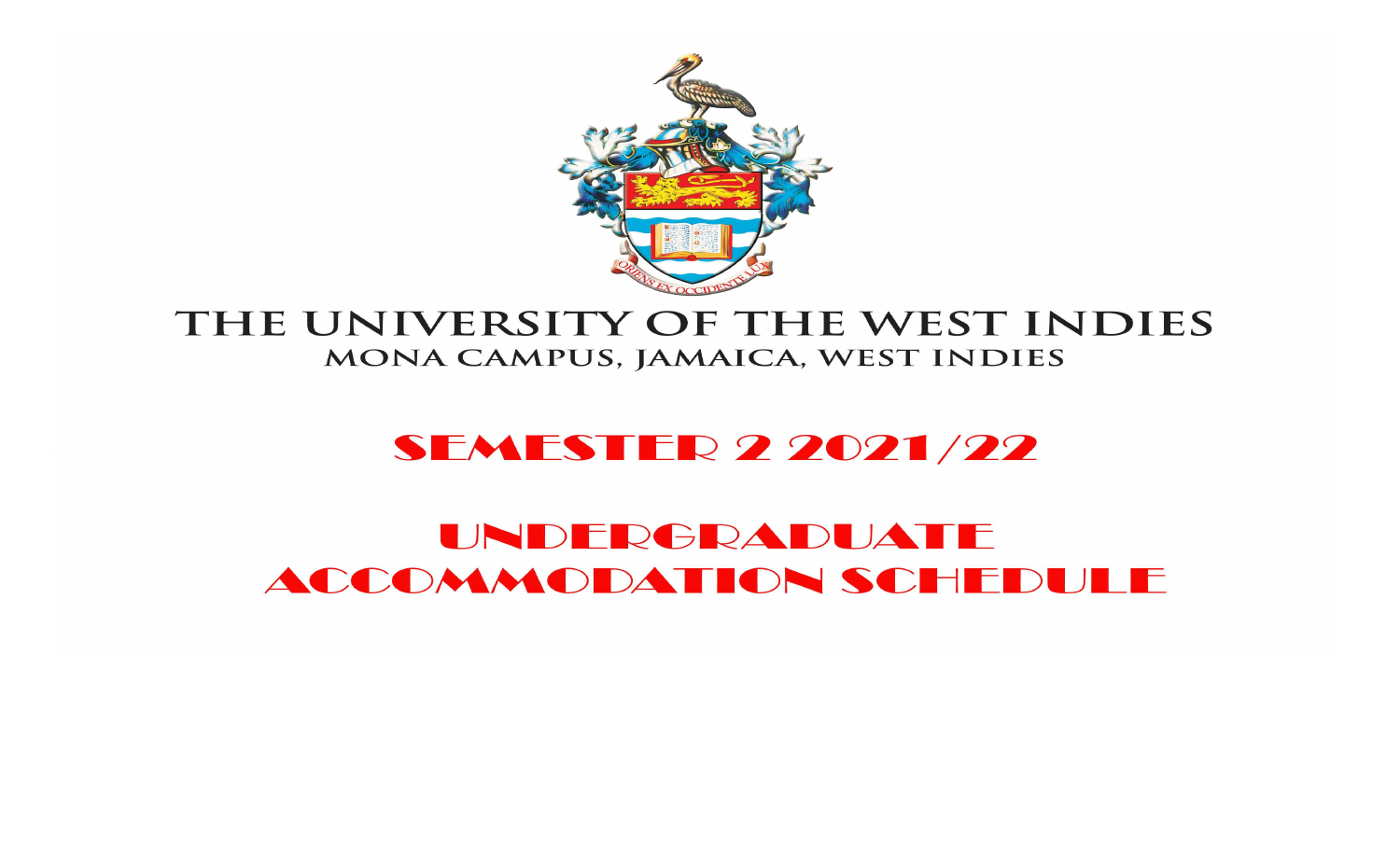|      | <b>Wednesday April 20, 2022</b><br>09:00 AM              |
|------|----------------------------------------------------------|
| (82) | Mona Campus : ASSEMBLY HALL<br>(45)                      |
|      | CVNG3011 (1): Pavement Design and Management (3hrs) - 10 |
|      | DIMA2005 (1): General Physics (3hrs) - 35                |
|      |                                                          |
|      |                                                          |
|      |                                                          |
|      |                                                          |
|      |                                                          |
|      |                                                          |
|      |                                                          |
|      |                                                          |
|      |                                                          |
|      |                                                          |
|      |                                                          |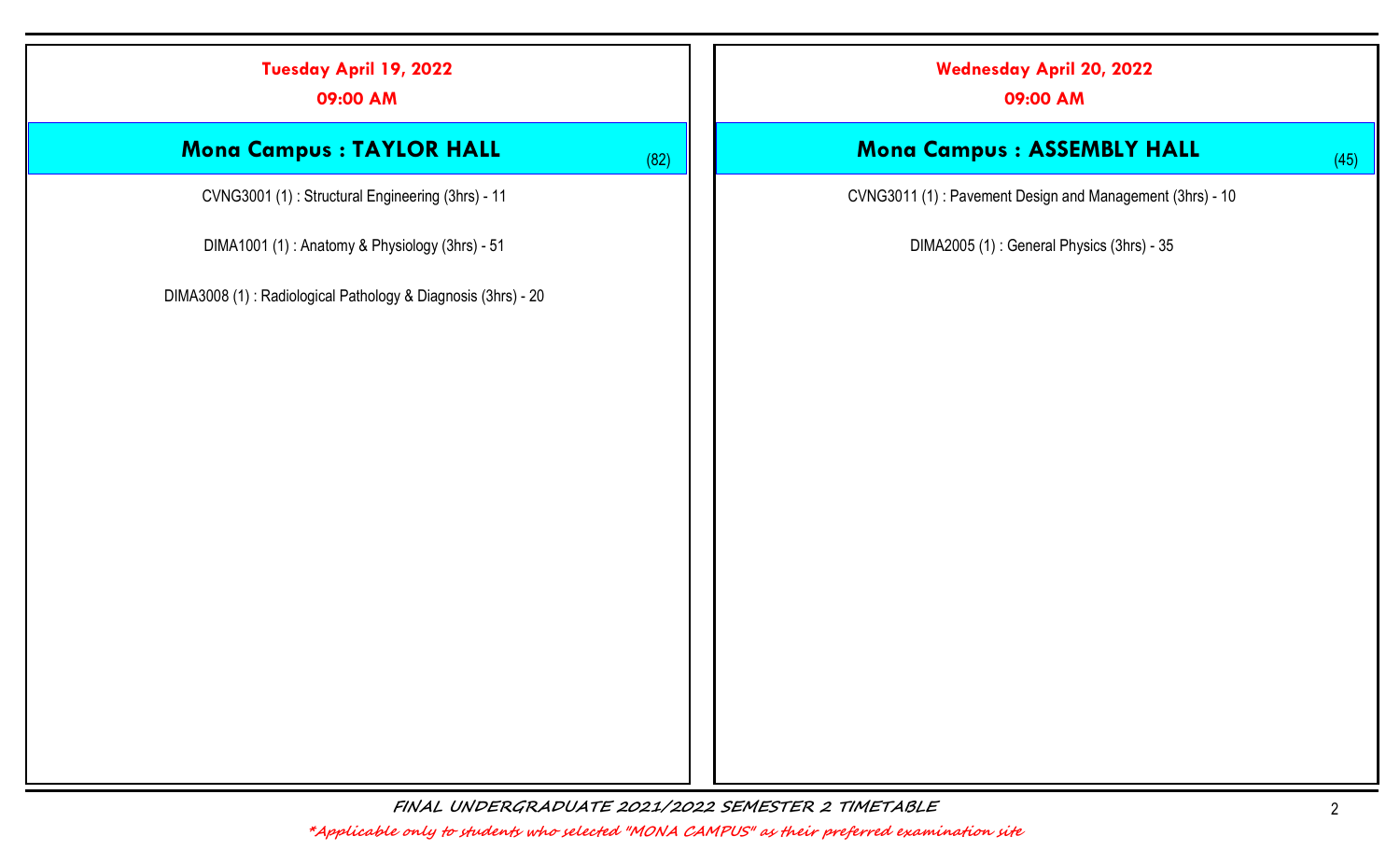|        |      | Thursday April 21, 2022<br>09:00 AM                             |
|--------|------|-----------------------------------------------------------------|
|        | (22) | Mona Campus : OLD LIBRARY                                       |
| ACCT1  |      | DIMA3005 (1) : Radiographic Equipment & Maintenance (3hrs) - 22 |
|        |      |                                                                 |
|        |      |                                                                 |
|        |      |                                                                 |
|        |      |                                                                 |
| ACCT10 |      |                                                                 |
|        |      |                                                                 |
|        |      |                                                                 |
|        |      |                                                                 |
|        |      |                                                                 |
|        |      |                                                                 |
|        |      |                                                                 |
|        |      |                                                                 |
|        |      |                                                                 |

| Friday April 22, 2022<br>01:00 PM                                                                                                               |
|-------------------------------------------------------------------------------------------------------------------------------------------------|
| <b>Mona Campus : ASSEMBLY HALL</b><br>(361)                                                                                                     |
| ACCT1003 (1): Introduction To Cost and Managerial Accounting (2hrs) - 361 {Surnames: A - R only}<br>{Faculties: Social Sciences only}           |
| <b>Mona Campus : OLD LIBRARY</b><br>(93)                                                                                                        |
| ACCT1003 (1): Introduction To Cost and Managerial Accounting (2hrs) - 93 {Surnames: S - Z only}<br>{Faculties: Social Sciences only}            |
| <b>Mona Campus: TAYLOR HALL</b><br>(50)                                                                                                         |
| ACCT1003 (1) : Introduction To Cost and Managerial Accounting (2hrs) - 50 {Faculties: Humanities and<br>Education, Science and Technology only} |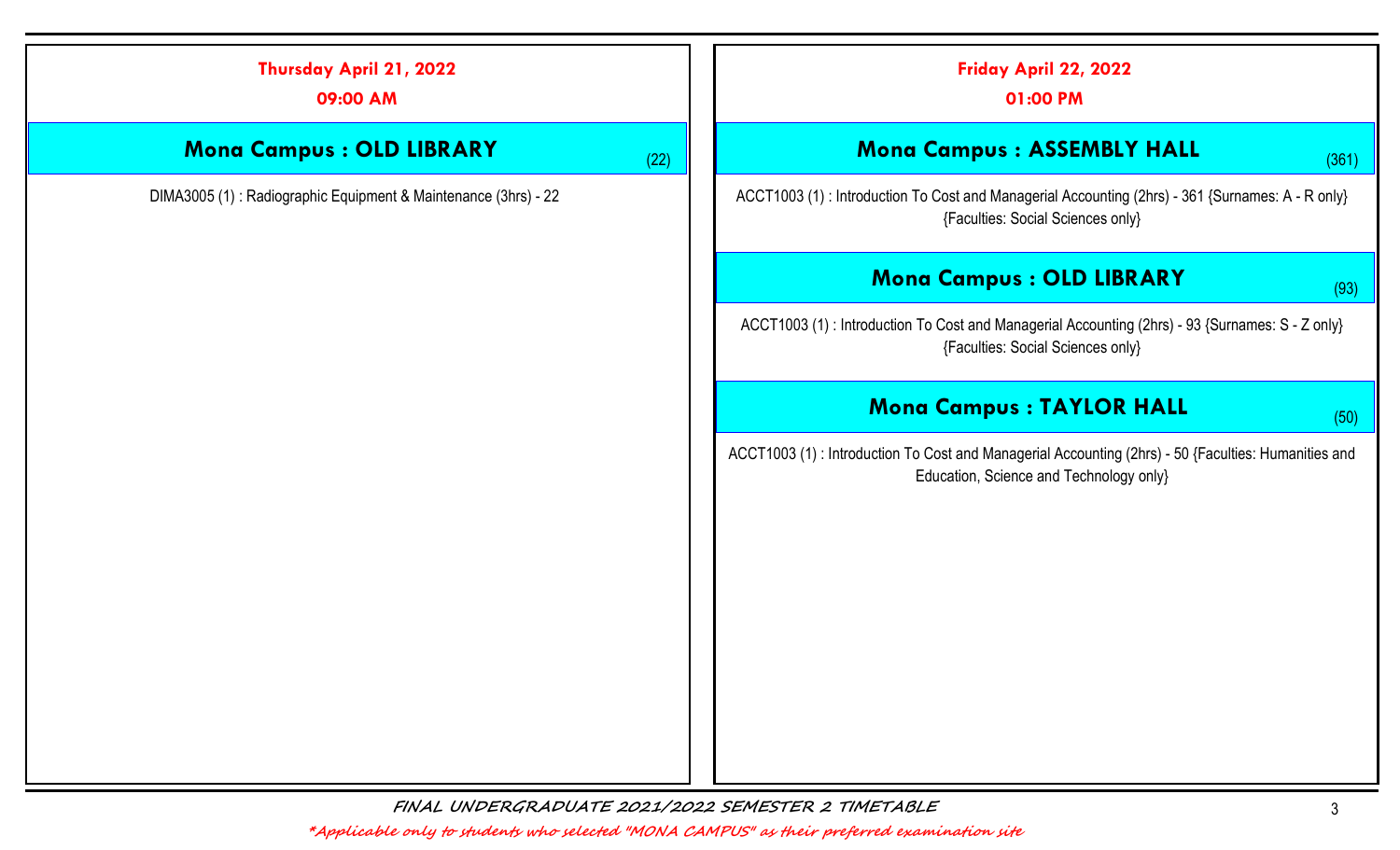| Monday April 25, 2022<br>09:00 AM                                 |       | Monday April 25, 2022<br>01:00 PM                   |
|-------------------------------------------------------------------|-------|-----------------------------------------------------|
| <b>Mona Campus : ASSEMBLY HALL</b>                                | (104) | <b>Mona Campus : ASSEMBLY HALL</b>                  |
| DIMA1010 (1): Radiation Physics (3hrs) - 57                       |       | ACCT3039 (1): Management Accounting II (2hrs) - 120 |
| DIMA3006 (1): Radiologic Imaging & Quality Management (3hrs) - 20 |       | PHTH3320 (1): Orthotics (2hrs) - 39                 |
| PHAR2002 (1): Pharmacokinetics (3hrs) - 26                        |       |                                                     |
| PHAR2004 (1): Pharmaceutics I with Lab (2hrs) - 1                 |       |                                                     |
| Mona Campus : OLD LIBRARY                                         | (28)  |                                                     |
| LAW3010 (1) : Industrial Relations Law (2hrs) - 23                |       |                                                     |
| THEO2121 (1): Theology of the Early Church Fathers (2hrs) - 5     |       |                                                     |
|                                                                   |       |                                                     |
|                                                                   |       |                                                     |
|                                                                   |       |                                                     |
|                                                                   |       |                                                     |
|                                                                   |       |                                                     |
|                                                                   |       |                                                     |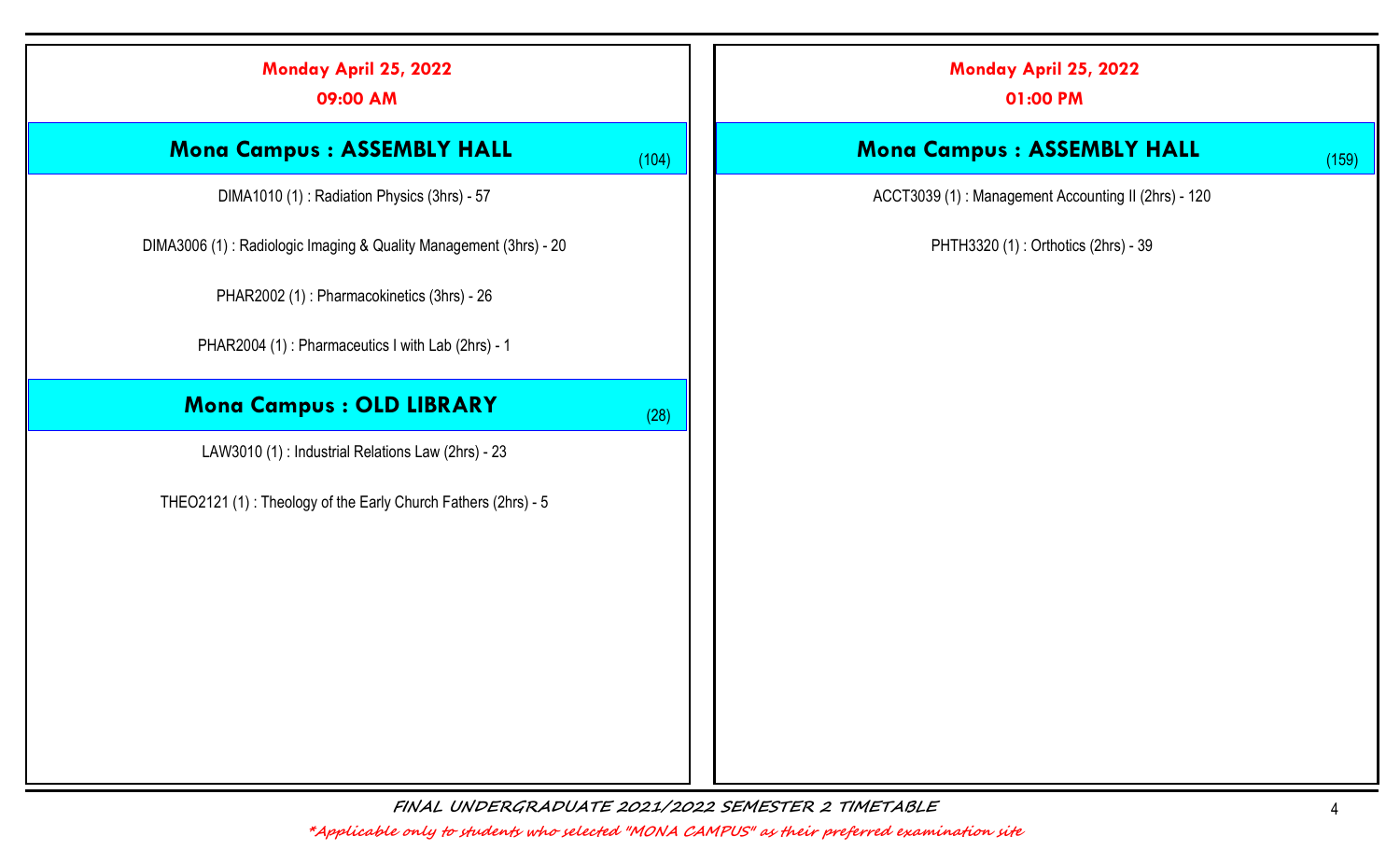| Monday April 25, 2022<br>04:00 PM                                  | Monday April 25, 2022 (CONTINUED FROM PREVIOUS PAGE)<br>04:00 PM |  |  |
|--------------------------------------------------------------------|------------------------------------------------------------------|--|--|
| <b>Mona Campus:</b>                                                | <b>Mona Campus : DEPARTMENT</b><br>(1)<br>(25)                   |  |  |
| LAW3210 (1): Family Law 1 (Husband & Wife) (2hrs) - 1              | DENT3012 (1): Dental Ethics (3hrs) - 14                          |  |  |
| <b>Mona Campus: ASSEMBLY HALL</b>                                  | DENT4419 (1): Paedodontics (3hrs) - 11<br>(157)                  |  |  |
| ACCT3041 (1): Advanced Financial Accounting (2hrs) - 15            | <b>Mona Campus: OLD DRAMATIC THEATRE</b><br>(8)                  |  |  |
| COMP2171 (1): Object Oriented Design & Implementation (2hrs) - 124 | MATH2230 (1): Engineering Mathematics II (3hrs) - 8              |  |  |
| ECON3016 (1): Public Finance (2hrs) - 1                            | <b>Mona Campus : OLD LIBRARY</b><br>(225)                        |  |  |
| ECON3049 (1): Econometrics (2hrs) - 2                              | NURS3019 (1): Community Health Nursing (2hrs) - 224              |  |  |
| EPNG3012 (1): Cryogenic Engineering (2hrs) - 15                    | SPAN3501 (1): Spanish Language IIIA (2hrs) - 1                   |  |  |
|                                                                    |                                                                  |  |  |
|                                                                    |                                                                  |  |  |
|                                                                    |                                                                  |  |  |
|                                                                    |                                                                  |  |  |
|                                                                    |                                                                  |  |  |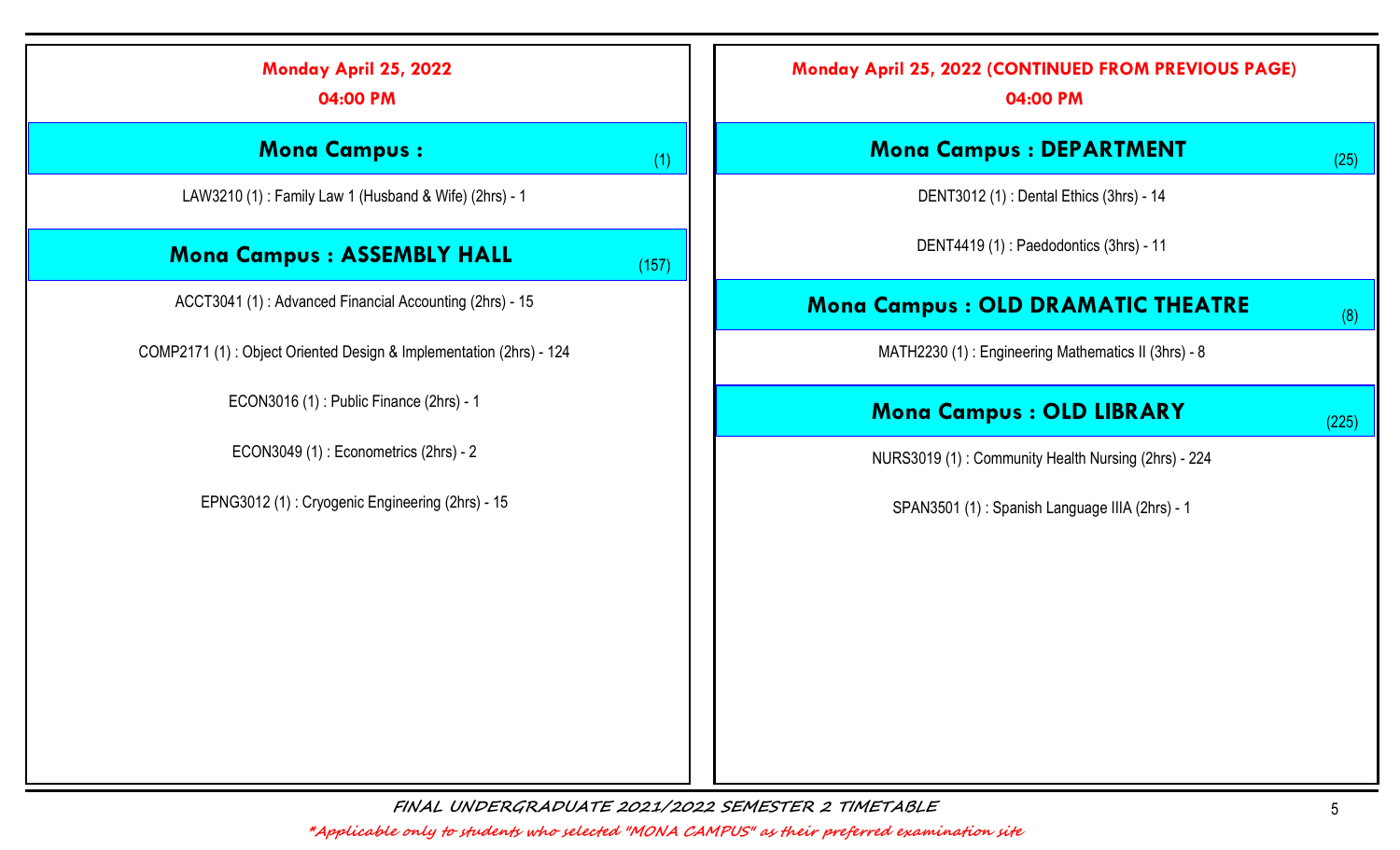### Monday April 25, 2022 (CONTINUED FROM PREVIOUS PAGE)

04:00 PM

## Mona Campus : WJC (8)

COMP2160 (1) : Object-Oriented Programming (2hrs) - 2

MGMT3033 (1) : Business, Government and Society (2hrs) - 5

MGMT3114 (1) : Systems Construction & Implementation (2hrs) - 1

Tuesday April 26, 2022

09:00 AM

#### Mona Campus : ASSEMBLY HALL (73)

BIOT3114 (1) : Biotechnology II (2hrs) - 45

ECON3005 (1) : Monetary Theory and Policy (2hrs) - 1

MGMT3066 (1) : Business Ethics for Bankers (2hrs) - 3

STAT2004 (1) : Multivariate Methods (2hrs) - 5

THEO1205 (1) : Introduction to Psychology (2hrs) - 18

TOUR3004 (1) : Tourism Destination Marketing (2hrs) - 1

FINAL UNDERGRADUATE 2021/2022 SEMESTER 2 TIMETABLE 6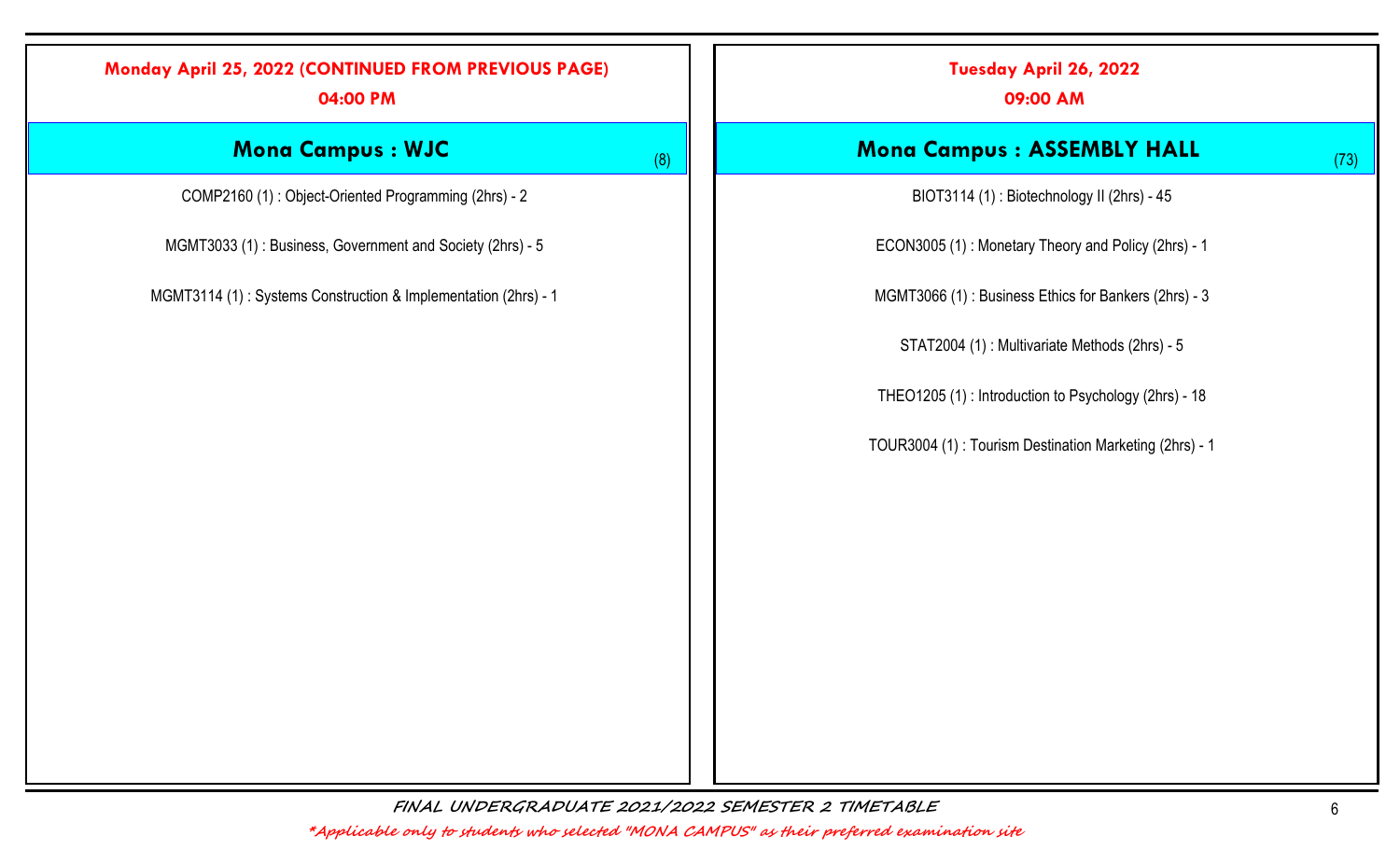# Tuesday April 26, 2022 (CONTINUED FROM PREVIOUS PAGE) 09:00 AM **Mona Campus : OLD LIBRARY** (48) PHAR3020 (1) : Biopharmaceutics and Clinical Pharmacokinetics (3hrs) - 24 PHAR4006 (1) : Clinical Pharmacy V: Non-Prescription Therapies (3hrs) - 24 **Mona Campus : WJC**  $(3)$ INFO3170 (1) : User Interface Design for IT (2hrs) - 3 Tuesday April 26, 2022 **Mona Campus : ASSEMBLY HALL** (185) ENGR1180 (1) : Engineering Mathematics I (2hrs) - 2 EPNG2010 (1) : Nuclear Physics & Reactor Theory (2hrs) - 13 MATH3402 (1) : Basics of Metric and Topological Spaces (2hrs) - 1 MGMT3056 (1) : Project Management (2hrs) - 33 MGMT3067 (1) : Regulatory Framework of Banking & Finance (2hrs) - 2 MGMT3069 (1) : Quality Service Management (2hrs) - 94 PHTH3212 (1) : Scientific Enquiry in Physical Therapy (2hrs) - 40

FINAL UNDERGRADUATE 2021/2022 SEMESTER 2 TIMETABLE 7

\*Applicable only to students who selected "MONA CAMPUS" as their preferred examination site

01:00 PM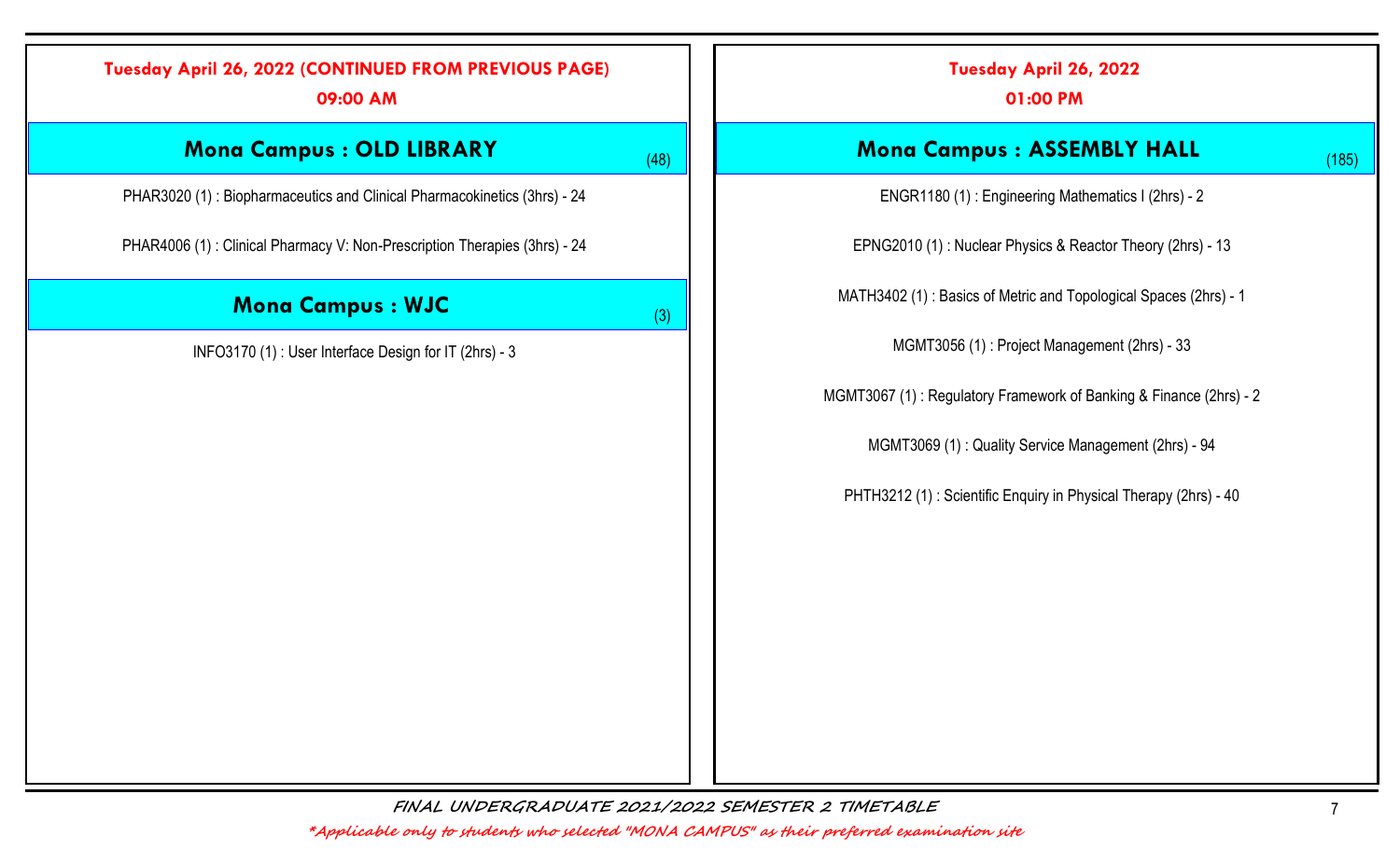| Tuesday April 26, 2022<br>04:00 PM                         |      | <b>Wednesday April 27, 2022</b><br>09:00 AM         |
|------------------------------------------------------------|------|-----------------------------------------------------|
| <b>Mona Campus : DEPARTMENT</b>                            | (25) | <b>Mona Campus: ASSEMBLY HALL</b><br>(165)          |
| DENT3014 (1): Removable Prosthodontics (3hrs) - 14         |      | COMP2211 (1): Analysis of Algorithms (2hrs) - 165   |
| DENT4422 (1) : Dental Practice Management (3hrs) - 11      |      | <b>Mona Campus: PHARMACEUTIC LAB</b><br>(24)        |
| <b>Mona Campus : OLD LIBRARY</b>                           | (85) | PHAR2012 (1): Pharmaceutics II with Lab (2hrs) - 24 |
| MGMT3021 (1): Organizational Theory and Design (2hrs) - 85 |      | <b>Mona Campus : TAYLOR HALL</b><br>(20)            |
|                                                            |      | DIMA3003 (1): Health Care Management (3hrs) - 20    |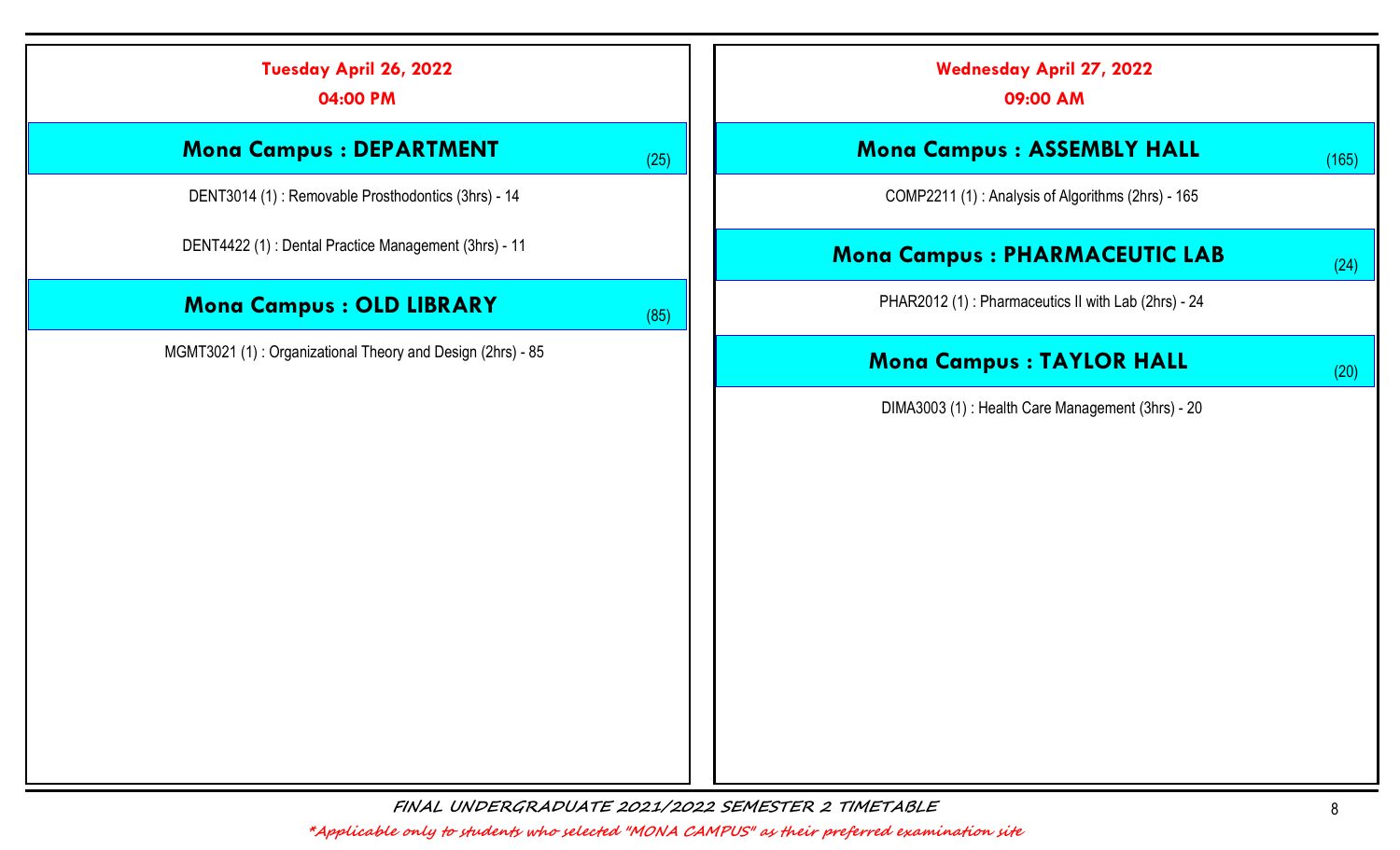| <b>Wednesday April 27, 2022</b><br>01:00 PM                                     | <b>Wednesday April 27, 2022</b><br>04:00 PM                           |
|---------------------------------------------------------------------------------|-----------------------------------------------------------------------|
| <b>Mona Campus: ASSEMBLY HALL</b><br>(316)                                      | <b>Mona Campus:</b><br>(1)                                            |
| ECON2003 (1) : Intermediate Macroeconomics II (2hrs) - 316                      | LAW3865 (1) : Introduction to International Investment Law (2hrs) - 1 |
| <b>Mona Campus : OLD LIBRARY</b><br>(69)                                        | <b>Mona Campus: ASSEMBLY HALL</b><br>(232)                            |
| PHTH3312 (1): Community-based Rehabilitation and Community Medicine (2hrs) - 40 | MGMT3065 (1): Management of Change (2hrs) - 211                       |
| THEO2401 (1): Philosophy of Religion (2hrs) - 29                                | SOCI3030 (1): Globalization and Development (2hrs) - 21               |
|                                                                                 | <b>Mona Campus : DEPARTMENT</b><br>(25)                               |
|                                                                                 | DENT3210 (1): Amalgam Restorations (3hrs) - 14                        |
|                                                                                 | DENT4502 (1): Surgical Techniques (3hrs) - 11                         |
|                                                                                 |                                                                       |
|                                                                                 |                                                                       |
|                                                                                 |                                                                       |
|                                                                                 |                                                                       |
|                                                                                 |                                                                       |
|                                                                                 |                                                                       |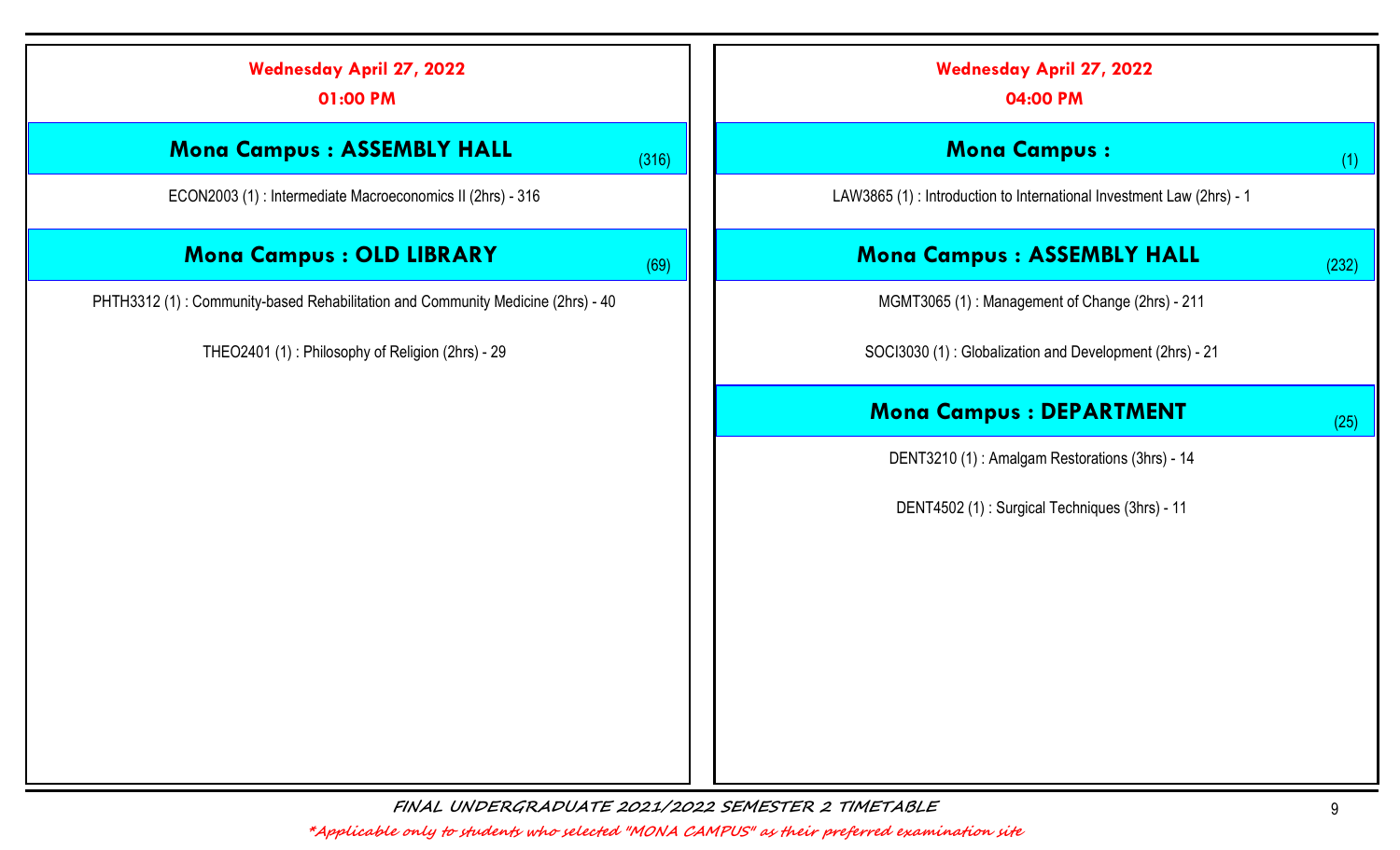| <b>Wednesday April 27, 2022 (CONTINUED FROM PREVIOUS PAGE)</b><br>04:00 PM |       | Thursday April 28, 2022<br>09:00 AM                                             |      |
|----------------------------------------------------------------------------|-------|---------------------------------------------------------------------------------|------|
| <b>Mona Campus : OLD LIBRARY</b>                                           | (186) | <b>Mona Campus: ASSEMBLY HALL</b>                                               | (93) |
| MGMT2068 (1): Risk & Treasury Management (2hrs) - 186                      |       | MGMT3022 (1): Organizational Development (2hrs) - 93                            |      |
| <b>Mona Campus : WJC</b>                                                   | (5)   | <b>Mona Campus : OLD LIBRARY</b>                                                | (35) |
| MGMT3118 (1) : E-Commerce (2hrs) - 5                                       |       | DIMA2008 (1): Radiographic Equipment & Maintenance (3hrs) - 35                  |      |
|                                                                            |       | <b>Mona Campus: PHARMACEUTIC LAB</b>                                            | (24) |
|                                                                            |       | PHAR3018 (1): Clinical Pharmacy III: Communications in Patient Care (1hrs) - 24 |      |
|                                                                            |       |                                                                                 |      |
|                                                                            |       |                                                                                 |      |
|                                                                            |       |                                                                                 |      |
|                                                                            |       |                                                                                 |      |
|                                                                            |       |                                                                                 |      |
|                                                                            |       |                                                                                 |      |
|                                                                            |       |                                                                                 |      |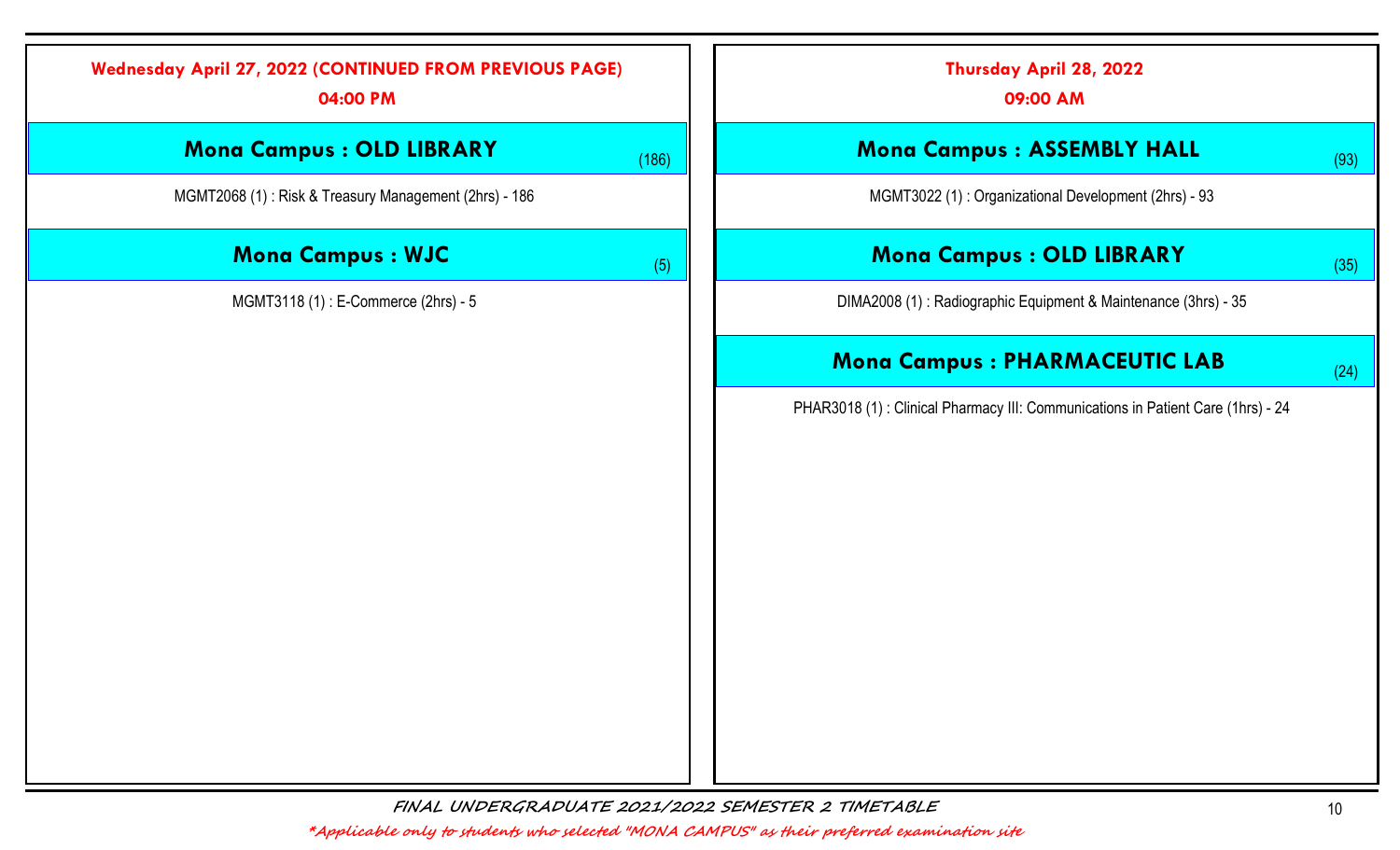| Thursday April 28, 2022<br>01:00 PM                                |       | Thursday April 28, 2022<br>04:00 PM                                 |
|--------------------------------------------------------------------|-------|---------------------------------------------------------------------|
| <b>Mona Campus: ASSEMBLY HALL</b>                                  | (263) | <b>Mona Campus: ASSEMBLY HALL</b><br>(268)                          |
| MGMT2021 (1): Business Law I (2hrs) - 224                          |       | MKTG2001 (1): Principles of Marketing (2hrs) - 265                  |
| PHTH3310 (1): Administration and Management (2hrs) - 39            |       | PHYS3565 (1): Themodynamics and Kinetics of Materials (2hrs) - 3    |
| <b>Mona Campus : OLD LIBRARY</b>                                   | (45)  | <b>Mona Campus : DEPARTMENT</b><br>(14)                             |
| SOWK2006 (1): Caribbean Social Issues (2hrs) - 44                  |       | DENT4102 (1): Dental Jurisprudence (3hrs) - 14                      |
| THEO1002 (1) : Introduction To New Testament Literature (2hrs) - 1 |       | <b>Mona Campus : OLD LIBRARY</b><br>(72)                            |
|                                                                    |       | ELNG3030 (1): Power Electronics and Protection Circuits (2hrs) - 19 |
|                                                                    |       | INFO3435 (1): E-Commerce (2hrs) - 52                                |
|                                                                    |       | MATH3412 (1): Advanced Linear Algebra (2hrs) - 1                    |
|                                                                    |       |                                                                     |
|                                                                    |       |                                                                     |
|                                                                    |       |                                                                     |
|                                                                    |       |                                                                     |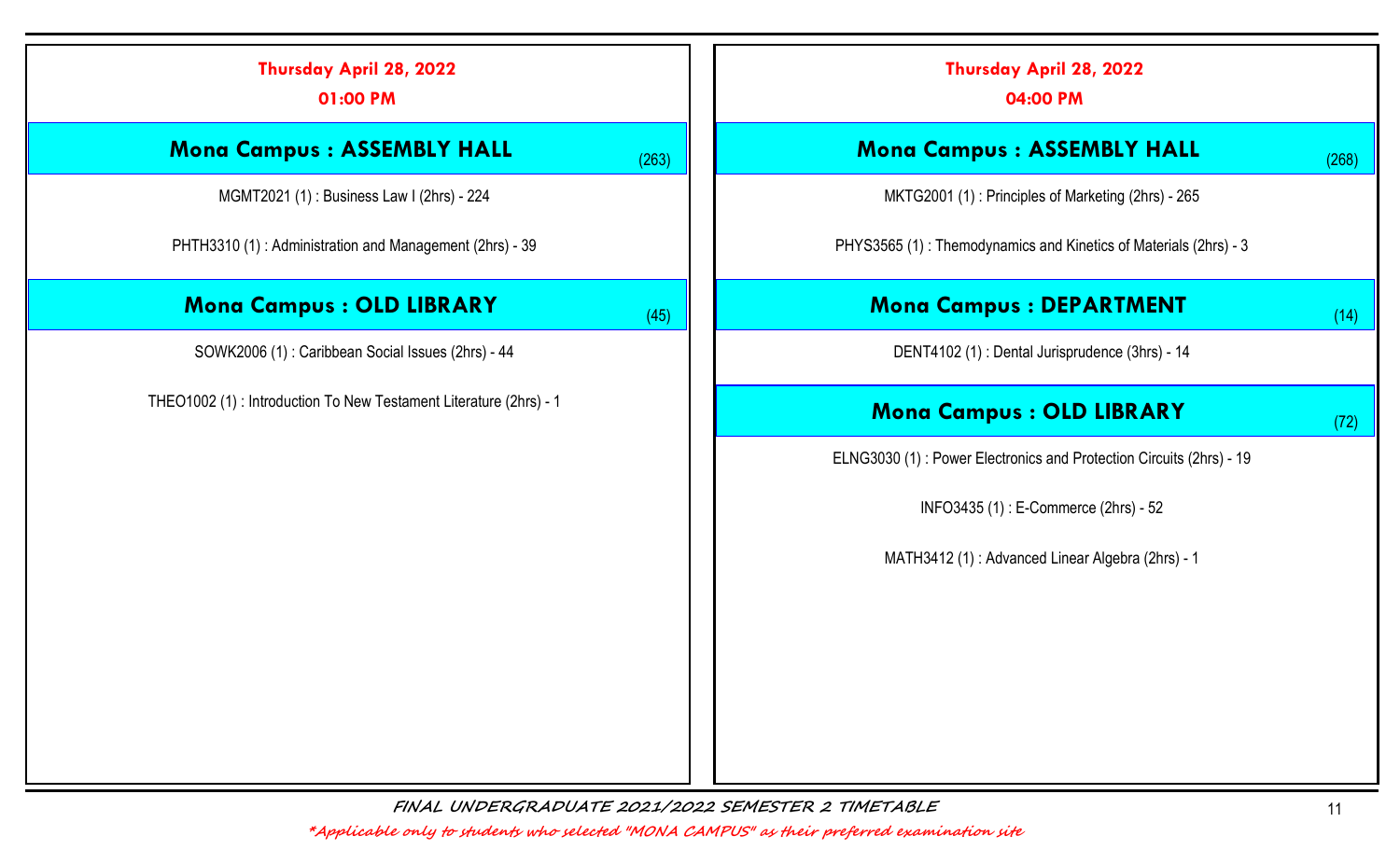| Friday April 29, 2022<br>09:00 AM                                                                                 |      | Friday April 29, 2022 (CONTINUED FROM PREVIOUS PAGE)<br>09:00 AM |
|-------------------------------------------------------------------------------------------------------------------|------|------------------------------------------------------------------|
| <b>Mona Campus : ASSEMBLY HALL</b>                                                                                | (98) | <b>Mona Campus : TAYLOR HALL</b>                                 |
| DIMA1008 (1): Principles of Radiographic Exposure (3hrs) - 52                                                     |      | ECON3008 (1): History of Economic Thought (2hrs) - 84            |
| DIMA3007 (1): Radiographic Positioning & Procedures (3hrs) - 20                                                   |      |                                                                  |
| PHAR4014 (1): Clinical Pharmacy VI: Patient Assessment, Data Collection and Therapeutic Care Plans<br>(3hrs) - 26 |      |                                                                  |
| <b>Mona Campus : OLD LIBRARY</b>                                                                                  | (26) |                                                                  |
| CHEM3212 (1): Natural Products Chemistry (2hrs) - 4                                                               |      |                                                                  |
| PHAR2003 (1): Human Immunology (2hrs) - 4                                                                         |      |                                                                  |
| THEO1404 (1): History Of Western Philosophy 1 (2hrs) - 18                                                         |      |                                                                  |
|                                                                                                                   |      |                                                                  |
|                                                                                                                   |      |                                                                  |
|                                                                                                                   |      |                                                                  |
|                                                                                                                   |      |                                                                  |
|                                                                                                                   |      |                                                                  |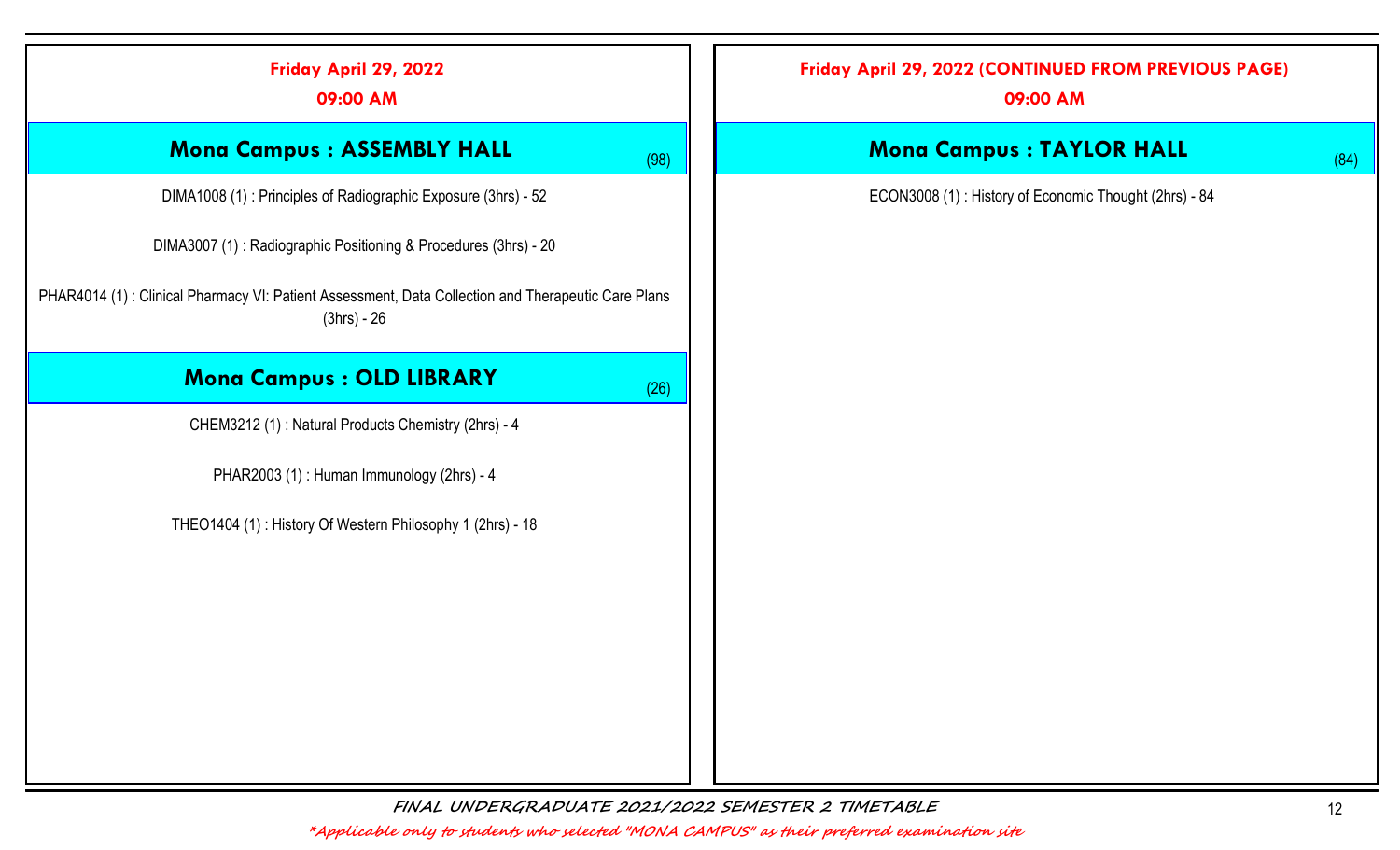| Friday April 29, 2022<br>01:00 PM                              |       | Friday April 29, 2022<br>04:00 PM                                           |       |  |
|----------------------------------------------------------------|-------|-----------------------------------------------------------------------------|-------|--|
| <b>Mona Campus: ASSEMBLY HALL</b>                              | (100) | <b>Mona Campus: ASSEMBLY HALL</b>                                           | (191) |  |
| EDMC2203 (1): Analytical Geometry and Trigonometry (2hrs) - 13 |       | MGMT3017 (1): Human Resource Management (2hrs) - 191                        |       |  |
| INFO3180 (1): Dynamic Web Development 2 (2hrs) - 87            |       | <b>Mona Campus: COMPUTER LAB</b>                                            | (83)  |  |
|                                                                |       | EDTK2025 (1) : Introduction To Computer Technology in Education (2hrs) - 83 |       |  |
|                                                                |       | <b>Mona Campus : OLD LIBRARY</b>                                            | (85)  |  |
|                                                                |       | ENGM2280 (1): Probability and Statistical Systems (2hrs) - 85               |       |  |
|                                                                |       |                                                                             |       |  |
|                                                                |       |                                                                             |       |  |
|                                                                |       |                                                                             |       |  |
|                                                                |       |                                                                             |       |  |
|                                                                |       |                                                                             |       |  |
|                                                                |       |                                                                             |       |  |
|                                                                |       |                                                                             |       |  |
|                                                                |       |                                                                             |       |  |
|                                                                |       |                                                                             |       |  |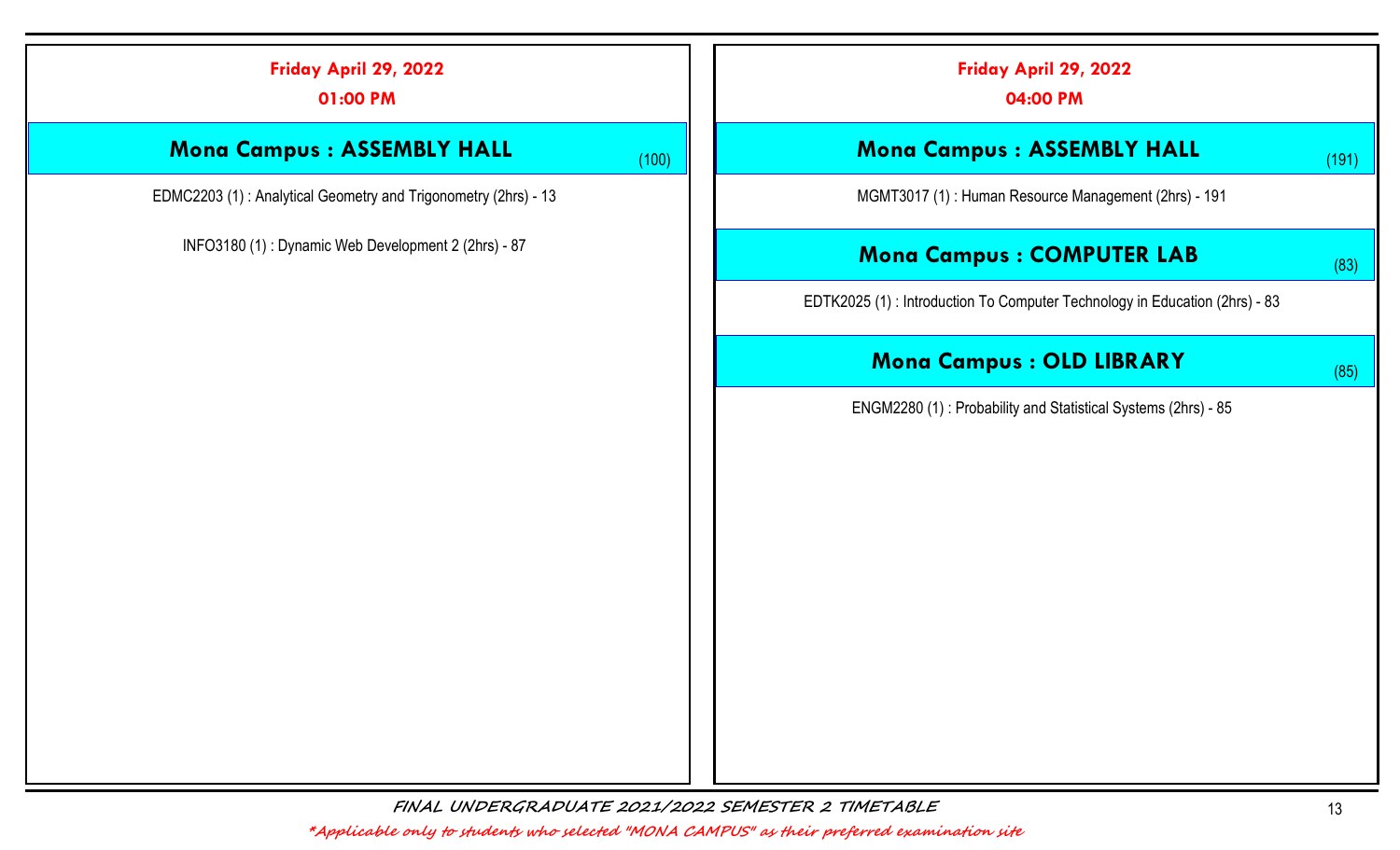|                                 |      | Friday April 29, 2022 (CONTINUED FROM PREVIOUS PAGE)<br>04:00 PM |  |
|---------------------------------|------|------------------------------------------------------------------|--|
| <b>Mona C</b>                   | (50) | <b>Mona Campus : TAYLOR HALL</b>                                 |  |
| PHAR:                           |      | MATH2702 (1): Actuarial Mathematics I (2hrs) - 50                |  |
| PHAR4012 (1) : Hea              |      |                                                                  |  |
| <b>Mona Camp</b>                |      |                                                                  |  |
| <b>PHAR2012</b>                 |      |                                                                  |  |
| <b>Mona Co</b>                  |      |                                                                  |  |
| GOVT2050 (1) : Constitutional a |      |                                                                  |  |

Monday May 02, 2022

09:00 AM

#### $\mathbf{R}$  ampus : OLD LIBRARY (25)

3031 (1) : Pharmacognosy (3hrs) - 1

alth Care Administration/Management II (3hrs) - 24

#### $\mathsf{pus}: \mathsf{PHARMACEUTIC}\ \mathsf{LAB} \hspace{2in} \left( \begin{smallmatrix} 24 \end{smallmatrix} \right)$

 $(2)$ : Pharmaceutics II with Lab (3hrs) - 24

#### ampus : TAYLOR HALL  $(56)$

and Administrative Law for Public Sector Managers (2hrs) - 56

FINAL UNDERGRADUATE 2021/2022 SEMESTER 2 TIMETABLE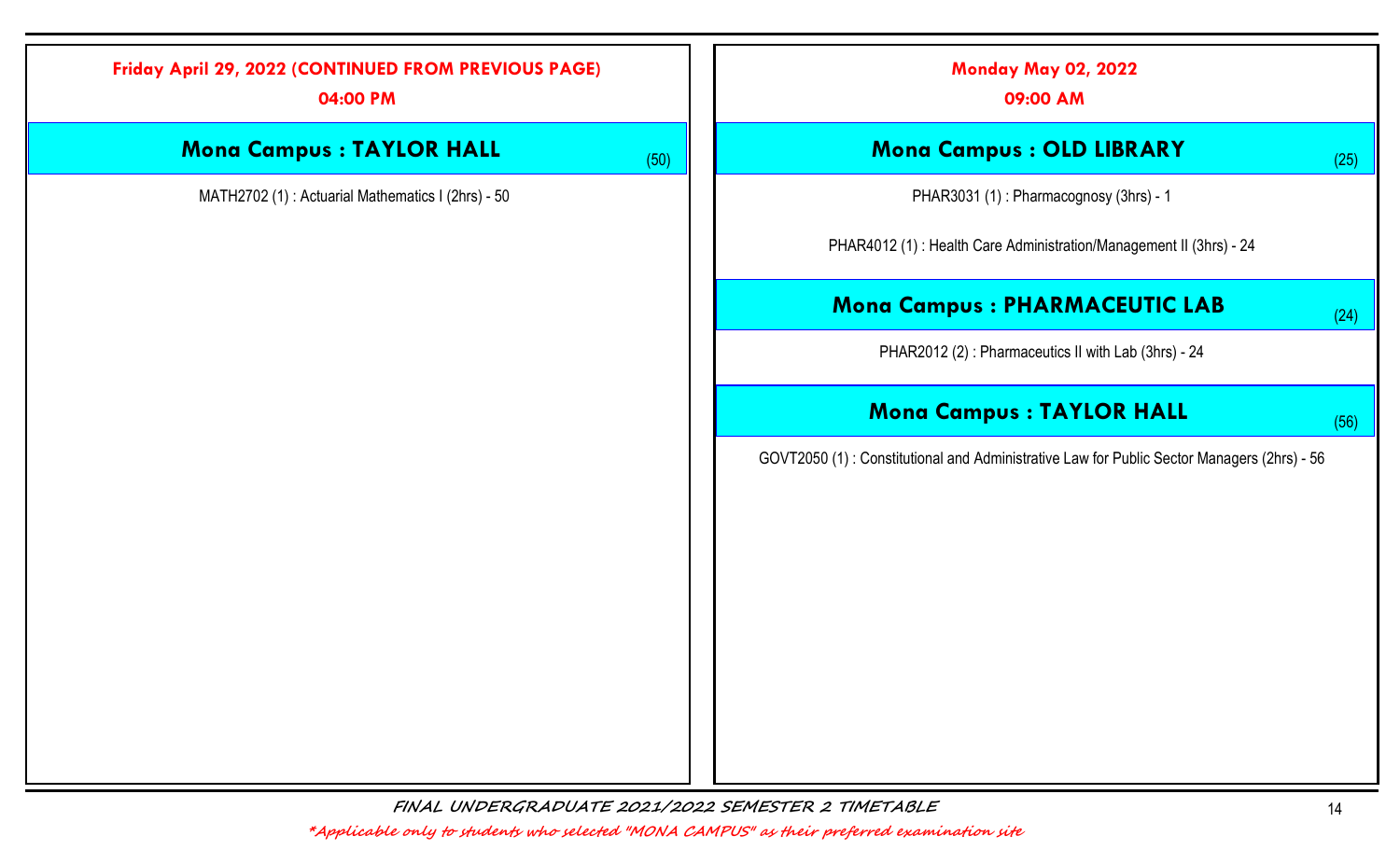| <b>Monday May 02, 2022</b><br>04:00 PM                                      |       | Tuesday May 03, 2022<br>09:00 AM                                          |
|-----------------------------------------------------------------------------|-------|---------------------------------------------------------------------------|
| <b>Mona Campus: ASSEMBLY HALL</b>                                           | (193) | <b>Mona Campus : ASSEMBLY HALL</b>                                        |
| ACCT3044 (1): Auditing II (2hrs) - 149                                      |       | ECSE2202 (1): Analogue Circuits and Instrumentation (2hrs) - 46           |
| PHTH1012 (1): Basic Medical Sciences I (2hrs) - 44                          |       | MATH3802 (1): Construction and Evaluation of Actuarial Models (2hrs) - 61 |
| <b>Mona Campus : IRVINE HALL</b>                                            | (64)  |                                                                           |
| CHEM2110 (1): Advanced Inorganic Chemistry A (2hrs) - 64                    |       |                                                                           |
| <b>Mona Campus : TAYLOR HALL</b>                                            | (70)  |                                                                           |
| GOVT3051 (1) : International Law & Development: Selected Issues (2hrs) - 70 |       |                                                                           |
|                                                                             |       |                                                                           |
|                                                                             |       |                                                                           |
|                                                                             |       |                                                                           |
|                                                                             |       |                                                                           |
|                                                                             |       |                                                                           |
|                                                                             |       |                                                                           |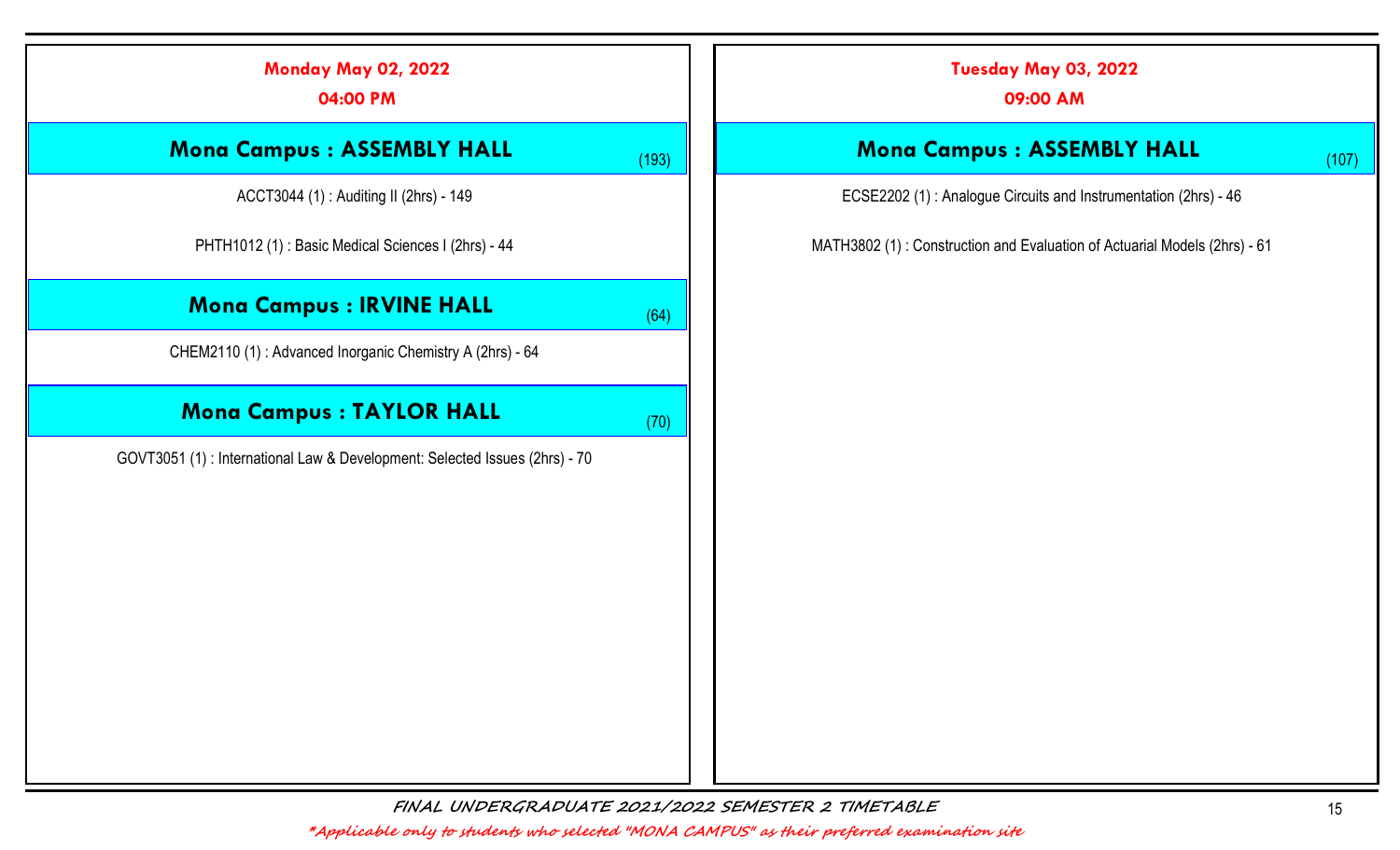| Tuesday May 03, 2022<br>01:00 PM                       |       | Tuesday May 03, 2022 (CONTINUED FROM PREVIOUS PAGE)<br>01:00 PM |      |
|--------------------------------------------------------|-------|-----------------------------------------------------------------|------|
| Mona Campus : ASSEMBLY HALL                            | (236) | <b>Mona Campus : TAYLOR HALL</b>                                | (76) |
| FREN0101 (1): Beginners' French I (2hrs) - 46          |       | MGMT3048 (1): Financial Management II (2hrs) - 76               |      |
| MGMT2023 (1): Financial Management I (2hrs) - 190      |       |                                                                 |      |
| Mona Campus : OLD LIBRARY                              | (77)  |                                                                 |      |
| LAW3640 (1) : Introduction to Offshore Law (2hrs) - 45 |       |                                                                 |      |
| PHTH2100 (1) : Medical Science 2 (2hrs) - 32           |       |                                                                 |      |
|                                                        |       |                                                                 |      |
|                                                        |       |                                                                 |      |
|                                                        |       |                                                                 |      |
|                                                        |       |                                                                 |      |
|                                                        |       |                                                                 |      |
|                                                        |       |                                                                 |      |
|                                                        |       |                                                                 |      |
|                                                        |       |                                                                 |      |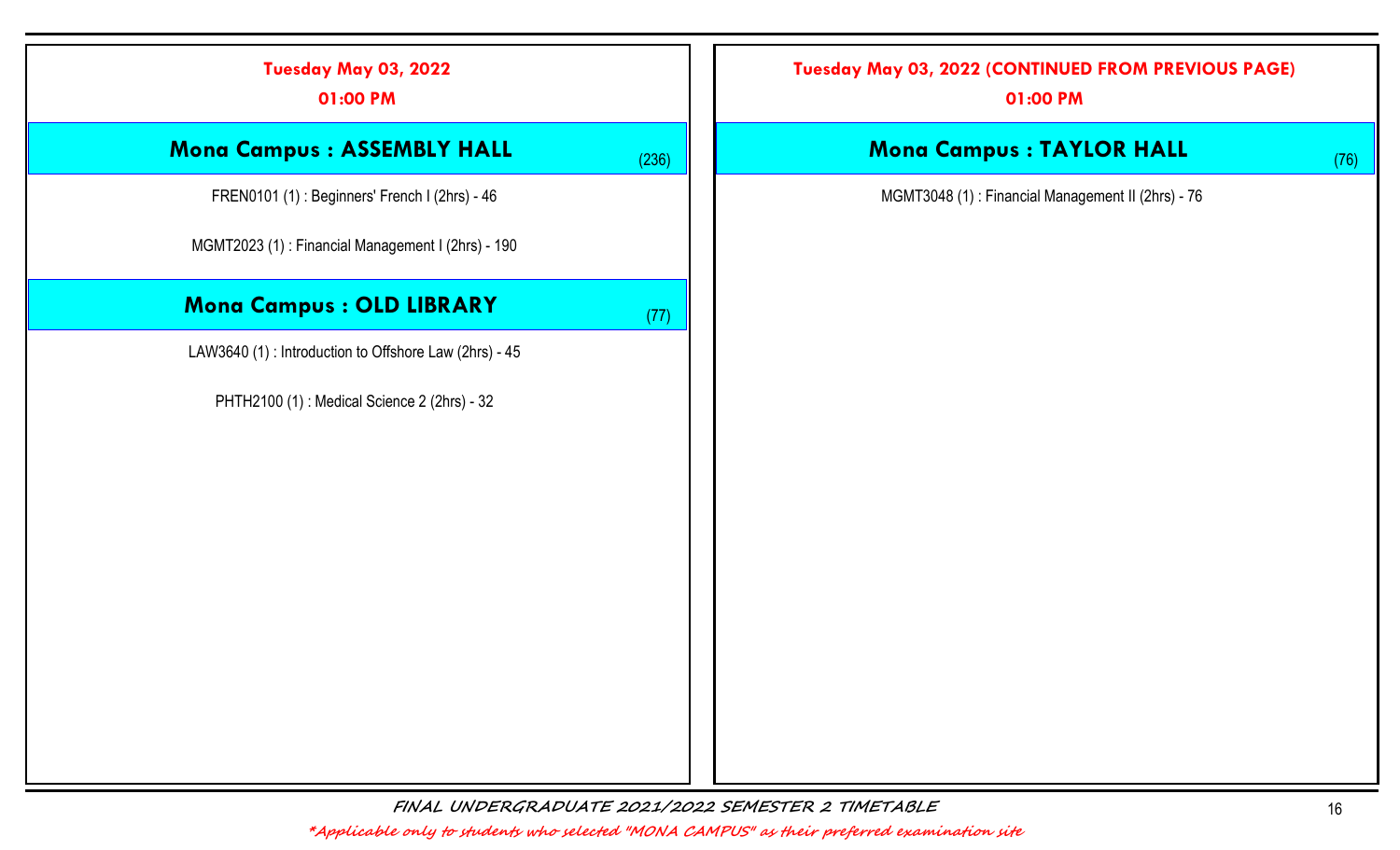|      | <b>Wednesday May 04, 2022</b><br>09:00 AM                             |       | Tuesday May 03, 2022<br>04:00 PM                                             |
|------|-----------------------------------------------------------------------|-------|------------------------------------------------------------------------------|
| (25) | <b>Mona Campus : OLD LIBRARY</b>                                      | (284) | <b>Mona Campus: ASSEMBLY HALL</b>                                            |
|      | PHAR4010 (1): Pharmacotherapy III (3hrs) - 25                         |       | CHEM3512 (1): Food Chemistry II (2hrs) - 20                                  |
| (28) | <b>Mona Campus : TAYLOR HALL</b>                                      |       | MGMT3037 (1): International Business Management (2hrs) - 200                 |
|      | PHAR2008 (1): Organic Chemistry II for Health Care Majors (2hrs) - 28 |       | SOCI3032 (1): Criminology I (2hrs) - 64                                      |
|      |                                                                       | (116) | <b>Mona Campus : OLD LIBRARY</b>                                             |
|      |                                                                       |       | GOVT3055 (1): Theory and Practice of International Negotiations (2hrs) - 116 |
|      |                                                                       |       |                                                                              |
|      |                                                                       |       |                                                                              |
|      |                                                                       |       |                                                                              |
|      |                                                                       |       |                                                                              |
|      |                                                                       |       |                                                                              |
|      |                                                                       |       |                                                                              |
|      |                                                                       |       |                                                                              |
|      |                                                                       |       |                                                                              |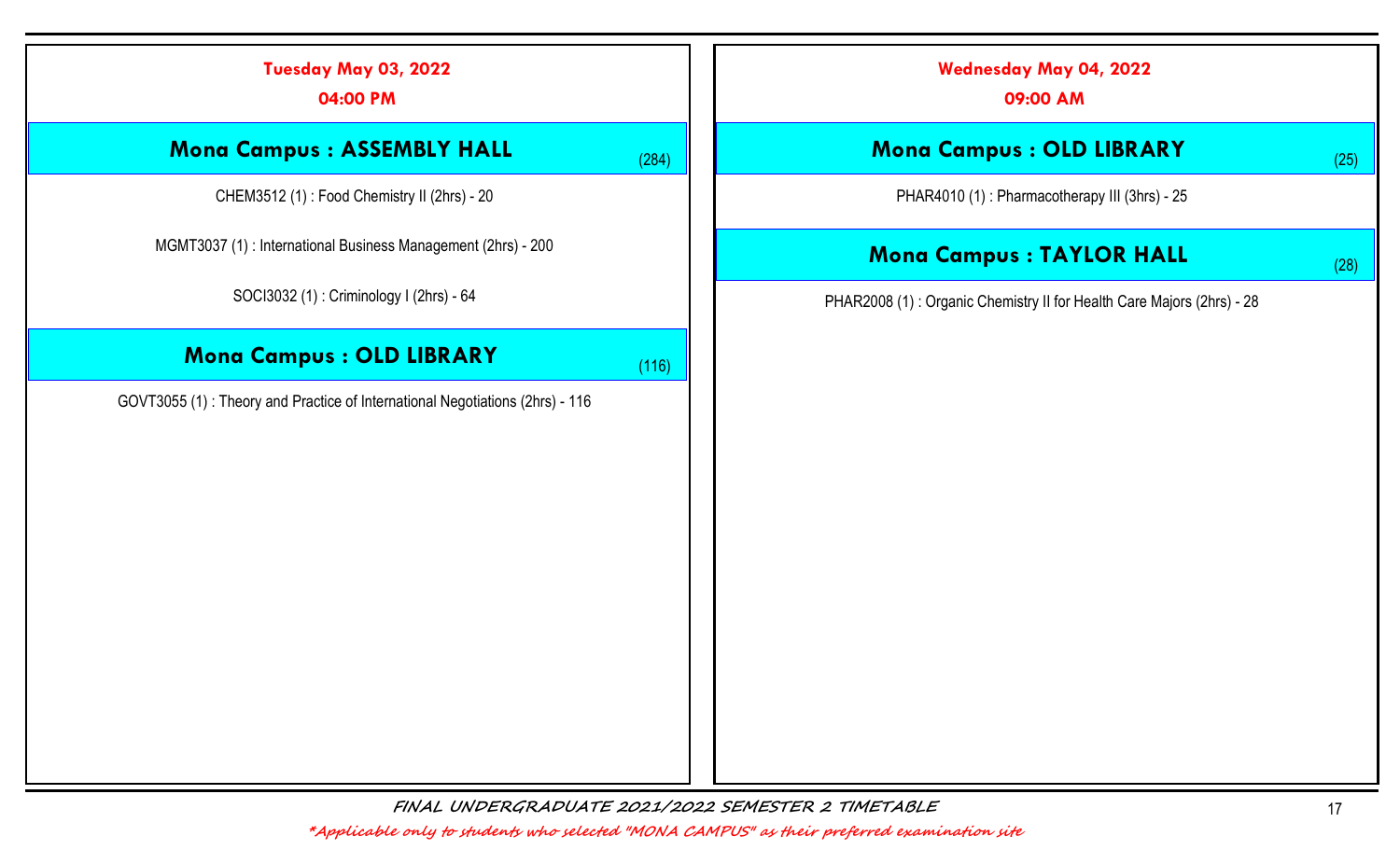| <b>Wednesday May 04, 2022</b><br>01:00 PM                              |       | <b>Wednesday May 04, 2022 (CONTINUED FROM PREVIOUS PAGE)</b><br>01:00 PM |
|------------------------------------------------------------------------|-------|--------------------------------------------------------------------------|
| <b>Mona Campus : ASSEMBLY HALL</b>                                     | (113) | <b>Mona Campus : TAYLOR HALL</b>                                         |
| CENG1204 (1): Civil Engineering Geomatics (2hrs) - 37                  |       | FREN1010 (1) : Intermediate French II (2hrs) - 26                        |
| ECON3074 (1): Urban & Regional Economics (2hrs) - 38                   |       | PHTH1011 (1): Basic Medical Sciences II (2hrs) - 42                      |
| FREN1000 (1) : Intermediate French (2hrs) - 38                         |       |                                                                          |
| Mona Campus : OLD LIBRARY                                              | (49)  |                                                                          |
| SOWK2022 (1): Human Behaviour in the Social Environment II (2hrs) - 49 |       |                                                                          |
|                                                                        |       |                                                                          |
|                                                                        |       |                                                                          |
|                                                                        |       |                                                                          |
|                                                                        |       |                                                                          |
|                                                                        |       |                                                                          |
|                                                                        |       |                                                                          |
|                                                                        |       |                                                                          |
|                                                                        |       |                                                                          |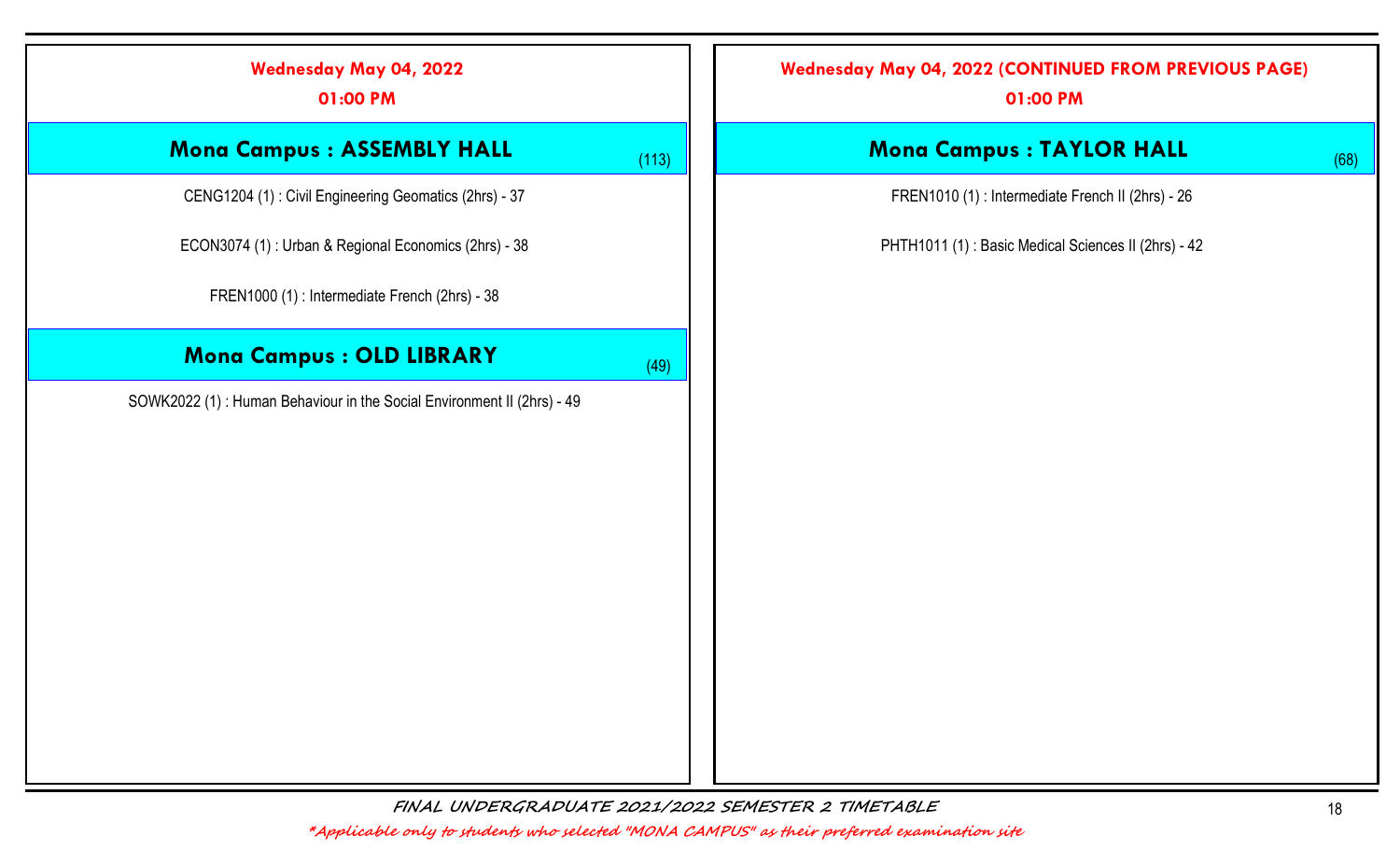| <b>Wednesday May 04, 2022</b><br>04:00 PM                 |       | Thursday May 05, 2022<br>09:00 AM                        |  |
|-----------------------------------------------------------|-------|----------------------------------------------------------|--|
| <b>Mona Campus: ASSEMBLY HALL</b>                         | (168) | <b>Mona Campus: ASSEMBLY HALL</b>                        |  |
| ACCT2015 (1): Financial Accounting II (2hrs) - 153        |       | CVNG2009 (1): Soil Mechanics II (3hrs) - 42              |  |
| EPNG2020 (1): Renewable Energy Systems (2hrs) - 15        |       | DIMA1002 (1): General Physics (3hrs) - 61                |  |
| <b>Mona Campus : OLD LIBRARY</b>                          | (65)  | <b>Mona Campus : OLD LIBRARY</b>                         |  |
| MATH3806 (1): Topics in General Insurance (2hrs) - 65     |       | MATH3803 (1): Models for Financial Economics (2hrs) - 64 |  |
| Mona Campus : TAYLOR HALL                                 | (66)  |                                                          |  |
| SOCI3036 (1): Criminolgy II: Police & Society (2hrs) - 66 |       |                                                          |  |
|                                                           |       |                                                          |  |
|                                                           |       |                                                          |  |
|                                                           |       |                                                          |  |
|                                                           |       |                                                          |  |
|                                                           |       |                                                          |  |
|                                                           |       |                                                          |  |
|                                                           |       |                                                          |  |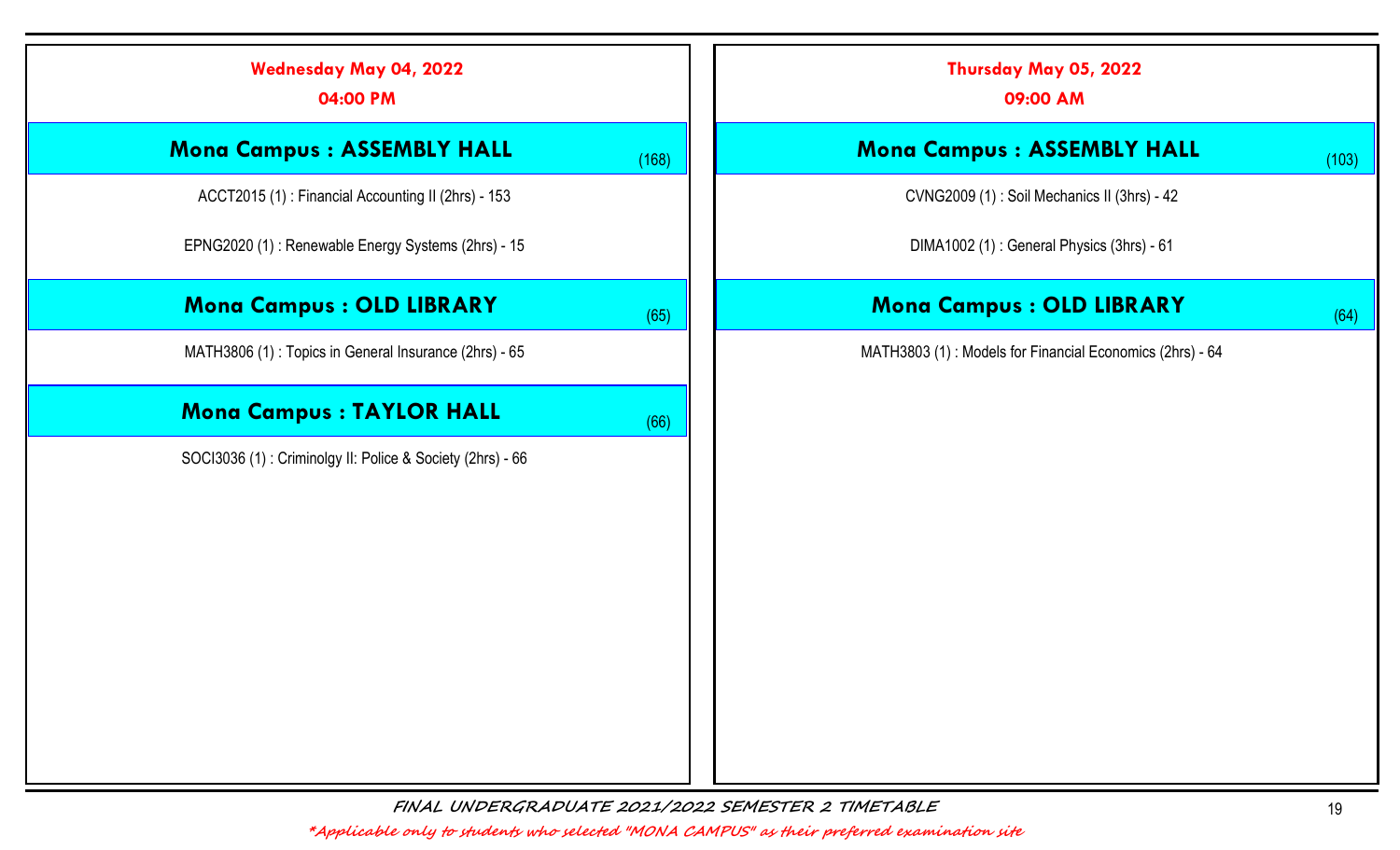| Thursday May 05, 2022<br>01:00 PM                                        |
|--------------------------------------------------------------------------|
| <b>Mona Campus: ASSEMBLY HALL</b><br>(148)                               |
| GOVT3114 (1): International Security Issues (2hrs) - 38                  |
| MATH2411 (1): Introduction to Abstract Algebra (2hrs) - 20               |
| MGMT3063 (1): Labour and Employment Law (2hrs) - 90                      |
| <b>Mona Campus : IRVINE HALL</b><br>(70)                                 |
| PHYS3661 (1): Physics of Atmosphere & Climate (2hrs) - 16                |
| SOCI3015 (1): Monitoring and Evaluation of Social Programmes (2hrs) - 22 |
| SPAN3002 (1): Spanish Language IIIB (2hrs) - 10                          |
| SWEN3185 (1): Formal Methods and Software Reliability (2hrs) - 22        |
|                                                                          |
|                                                                          |
|                                                                          |
|                                                                          |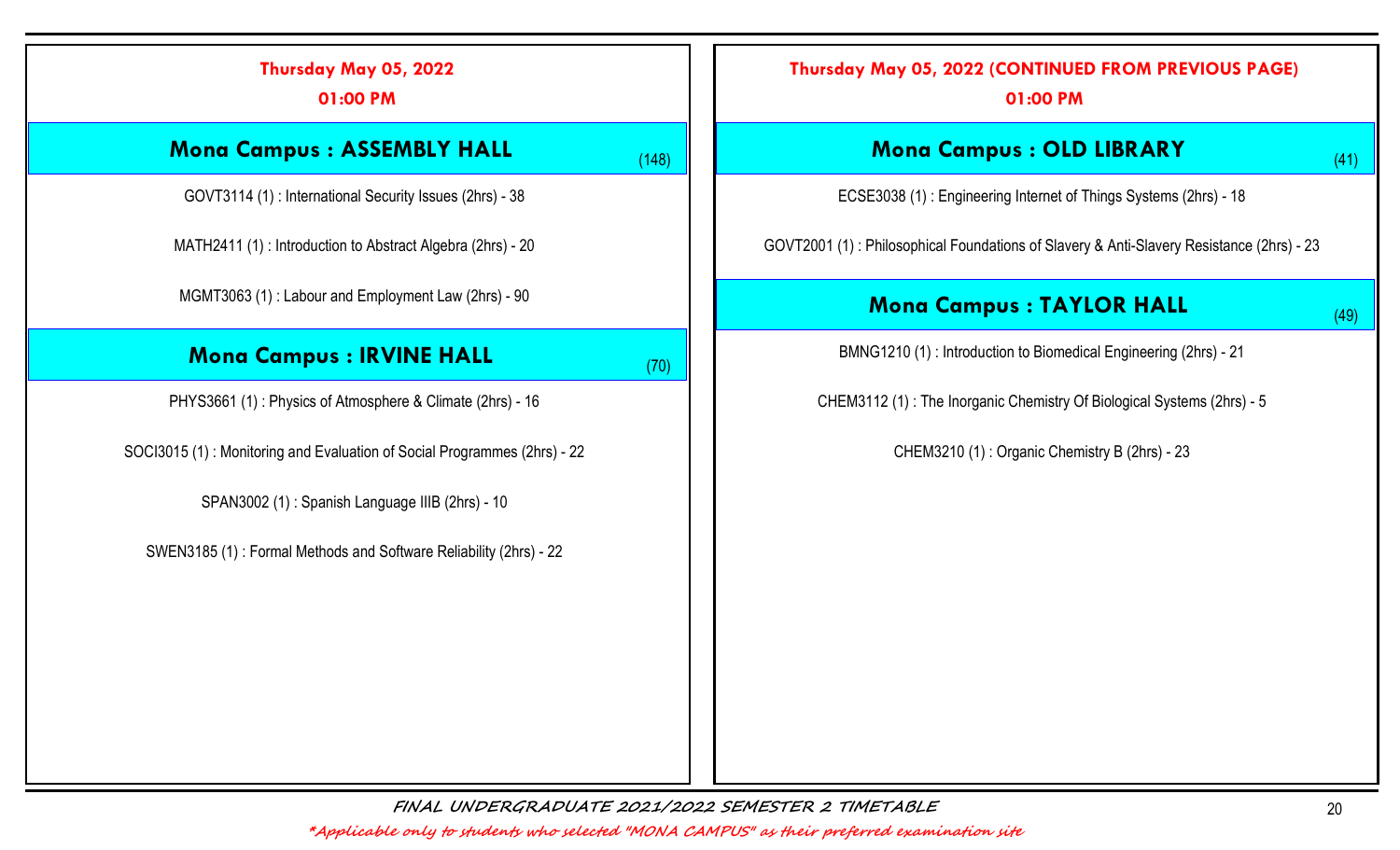| Thursday May 05, 2022<br>04:00 PM                                                               |       | Thursday May 05, 2022 (CONTINUED FROM PREVIOUS PAGE)<br>04:00 PM |
|-------------------------------------------------------------------------------------------------|-------|------------------------------------------------------------------|
| <b>Mona Campus: ASSEMBLY HALL</b>                                                               | (179) | <b>Mona Campus : TAYLOR HALL</b><br>(58)                         |
| MGMT3052 (1): Taxation II (2hrs) - 136                                                          |       | MUSC3300 (1): Bob Marley and His Music (2hrs) - 26               |
| PHTH1110 (1): Medical Science I (Orthopaedeics) (2hrs) - 43                                     |       | PHTH2211 (1): Lifespan (2hrs) - 32                               |
| <b>Mona Campus: OLD DRAMATIC THEATRE</b>                                                        | (37)  |                                                                  |
| CVNG1001 (1): Mechanics of Fluids I (3hrs) - 37                                                 |       |                                                                  |
| <b>Mona Campus : OLD LIBRARY</b>                                                                | (86)  |                                                                  |
| CHEM3310 (1): Physical Chemistry B (2hrs) - 5                                                   |       |                                                                  |
| ECON3032 (1): Statistical Estimation and Inference for Business and Social Sciences (2hrs) - 25 |       |                                                                  |
| GOVT2038 (1): Public and Policy Management Discourses (2hrs) - 56                               |       |                                                                  |
|                                                                                                 |       |                                                                  |
|                                                                                                 |       |                                                                  |
|                                                                                                 |       |                                                                  |
|                                                                                                 |       |                                                                  |
|                                                                                                 |       |                                                                  |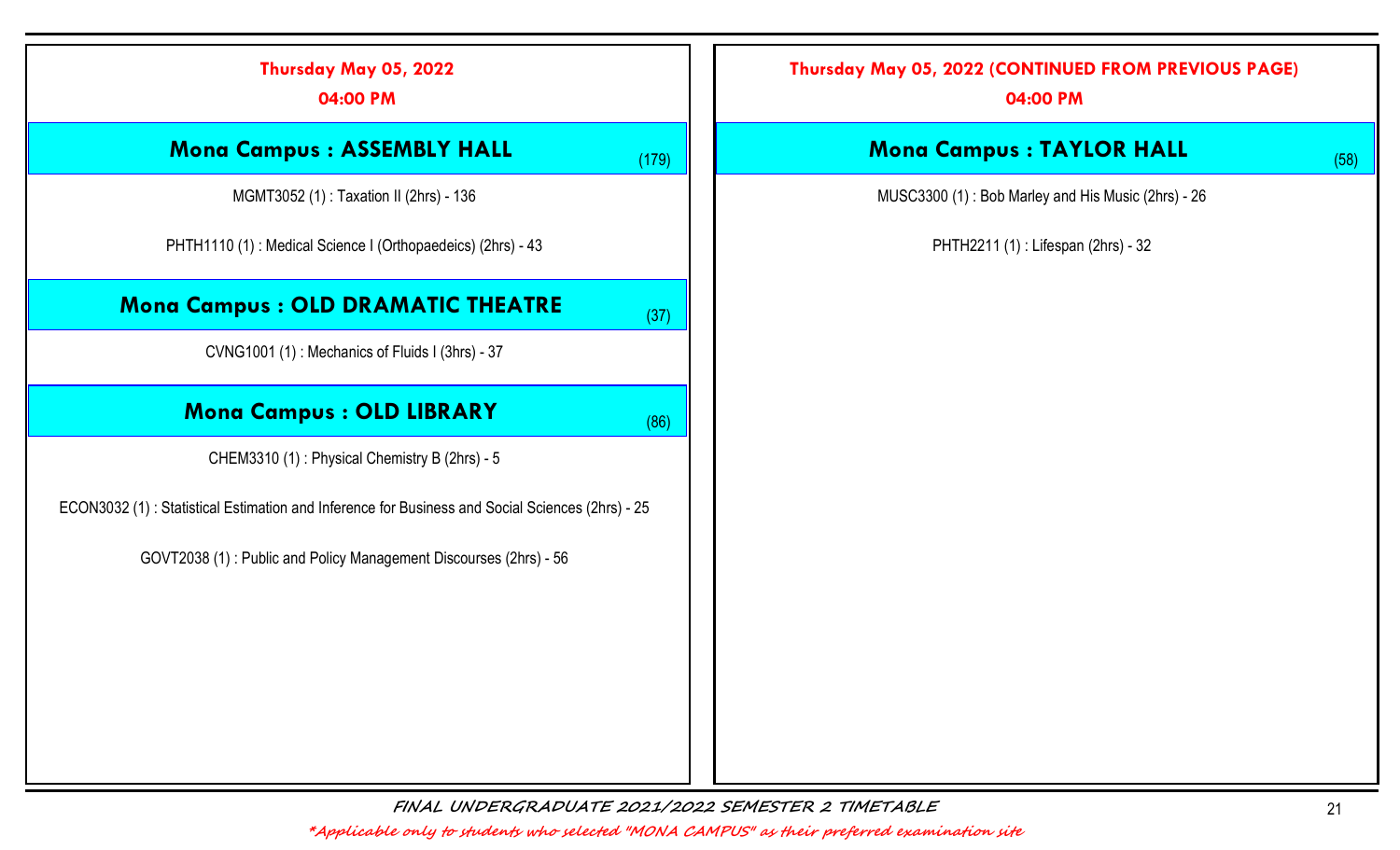| <b>Friday May 06, 2022</b><br>09:00 AM                                 |       | <b>Friday May 06, 2022</b><br>01:00 PM                      |
|------------------------------------------------------------------------|-------|-------------------------------------------------------------|
| <b>Mona Campus: ASSEMBLY HALL</b>                                      | (150) | <b>Mona Campus: ASSEMBLY HALL</b><br>(107)                  |
| ACCT3064 (1): Financial Statement Analysis (2hrs) - 150                |       | EDMC3020 (1): Calculus II (2hrs) - 5                        |
| <b>Mona Campus : OLD LIBRARY</b>                                       | (35)  | GOVT3039 (1): Ethics in Government (2hrs) - 70              |
| PHAR2000 (1): Organic Chemistry I for Health Care Majors (2hrs) - 1    |       | MATH3421 (1) : Partial Differential Equations (2hrs) - 1    |
| PHAR3014 (1): Pharmacology II (2hrs) - 24                              |       | SOWK2004 (1): Development of Social Policy (2hrs) - 27      |
| SPAN1402 (1) : Introduction to Spanish American Literature (2hrs) - 10 |       | STAT3003 (1): Design and Analysis of Experiments (2hrs) - 4 |
|                                                                        |       |                                                             |
|                                                                        |       |                                                             |
|                                                                        |       |                                                             |
|                                                                        |       |                                                             |
|                                                                        |       |                                                             |
|                                                                        |       |                                                             |
|                                                                        |       |                                                             |
|                                                                        |       |                                                             |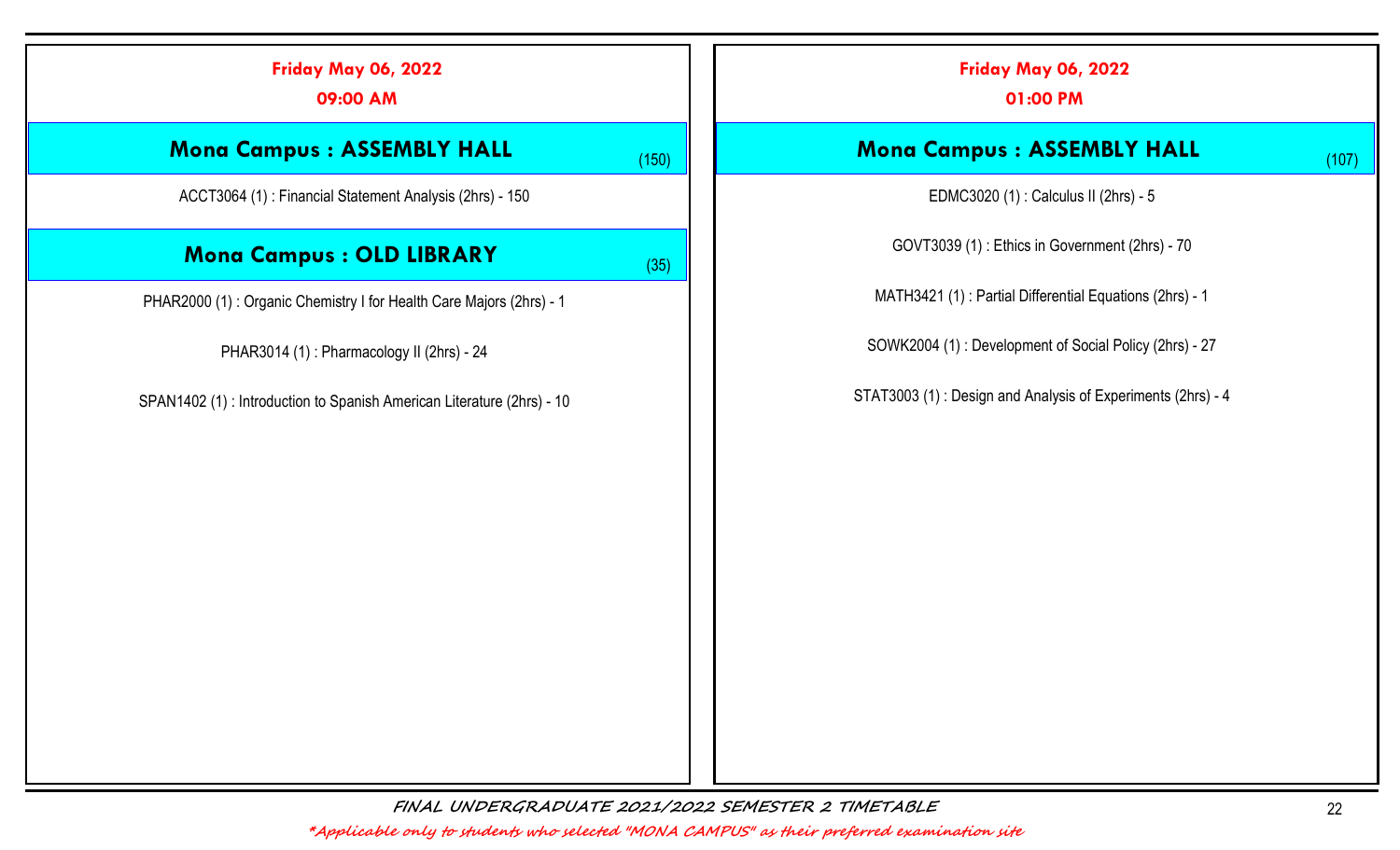| <b>Friday May 06, 2022</b><br>04:00 PM                           |       | Friday May 06, 2022 (CONTINUED FROM PREVIOUS PAGE)<br>04:00 PM                                          |
|------------------------------------------------------------------|-------|---------------------------------------------------------------------------------------------------------|
| <b>Mona Campus: ASSEMBLY HALL</b>                                | (119) | <b>Mona Campus : TAYLOR HALL</b><br>(80)                                                                |
| MGMT3230 (1): Corporate Strategy (2hrs) - 74                     |       | ANAT3109 (1) : Introduction to Cell Culture Techniques (2hrs) - 10                                      |
| SOCI3040 (1): The Sociology of Families (2hrs) - 45              |       | CHEM3403 (1): Chemical Process Principles (2hrs) - 17                                                   |
| <b>Mona Campus : OLD LIBRARY</b>                                 | (33)  | CHEM3513 (1): Food Safety and Quality Assurance (2hrs) - 17                                             |
| ECSE1207 (1): Computer Architecture and Organisation (2hrs) - 11 |       | CLTR3607 (1): Producing Culture II: Managing Events in the Cultural and Creative Industries (2hrs) - 11 |
| EDMC2201 (1): Introductory Calculus (2hrs) - 11                  |       | ECON3040 (1): Nonparametric Statistics (2hrs) - 25                                                      |
| EPNG1210 (1): Electrical Machines I (2hrs) - 11                  |       |                                                                                                         |
|                                                                  |       |                                                                                                         |
|                                                                  |       |                                                                                                         |
|                                                                  |       |                                                                                                         |
|                                                                  |       |                                                                                                         |
|                                                                  |       |                                                                                                         |
|                                                                  |       |                                                                                                         |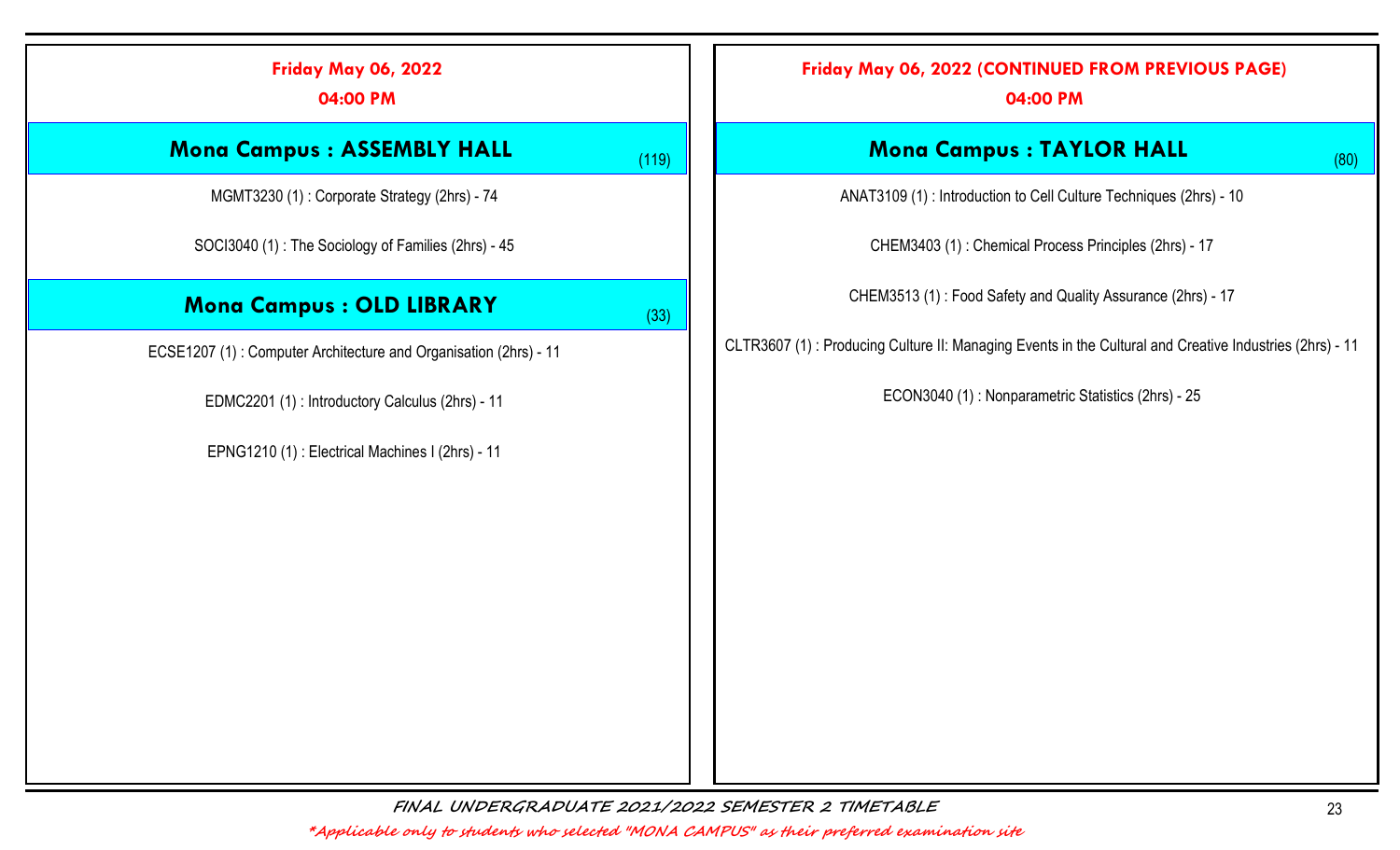| <b>Monday May 09, 2022</b><br>09:00 AM         |       | Monday May 09, 2022 (CONTINUED FROM PREVIOUS PAGE)<br>09:00 AM |      |
|------------------------------------------------|-------|----------------------------------------------------------------|------|
| <b>Mona Campus : ASSEMBLY HALL</b>             | (127) | <b>Mona Campus : TAYLOR HALL</b>                               | (60) |
| ECON3006 (1): International Trade (2hrs) - 127 |       | ACCT2019 (1): Accounting for Managers (2hrs) - 56              |      |
| <b>Mona Campus : DEPARTMENT</b>                | (11)  | PHAR3010 (1): Pharmacology I (2hrs) - 4                        |      |
| DENT4311 (1): Forensic Dentistry (3hrs) - 11   |       |                                                                |      |
| Mona Campus : OLD LIBRARY                      | (50)  |                                                                |      |
| DIMA1006 (1): Patient Management (3hrs) - 50   |       |                                                                |      |
|                                                |       |                                                                |      |
|                                                |       |                                                                |      |
|                                                |       |                                                                |      |
|                                                |       |                                                                |      |
|                                                |       |                                                                |      |
|                                                |       |                                                                |      |
|                                                |       |                                                                |      |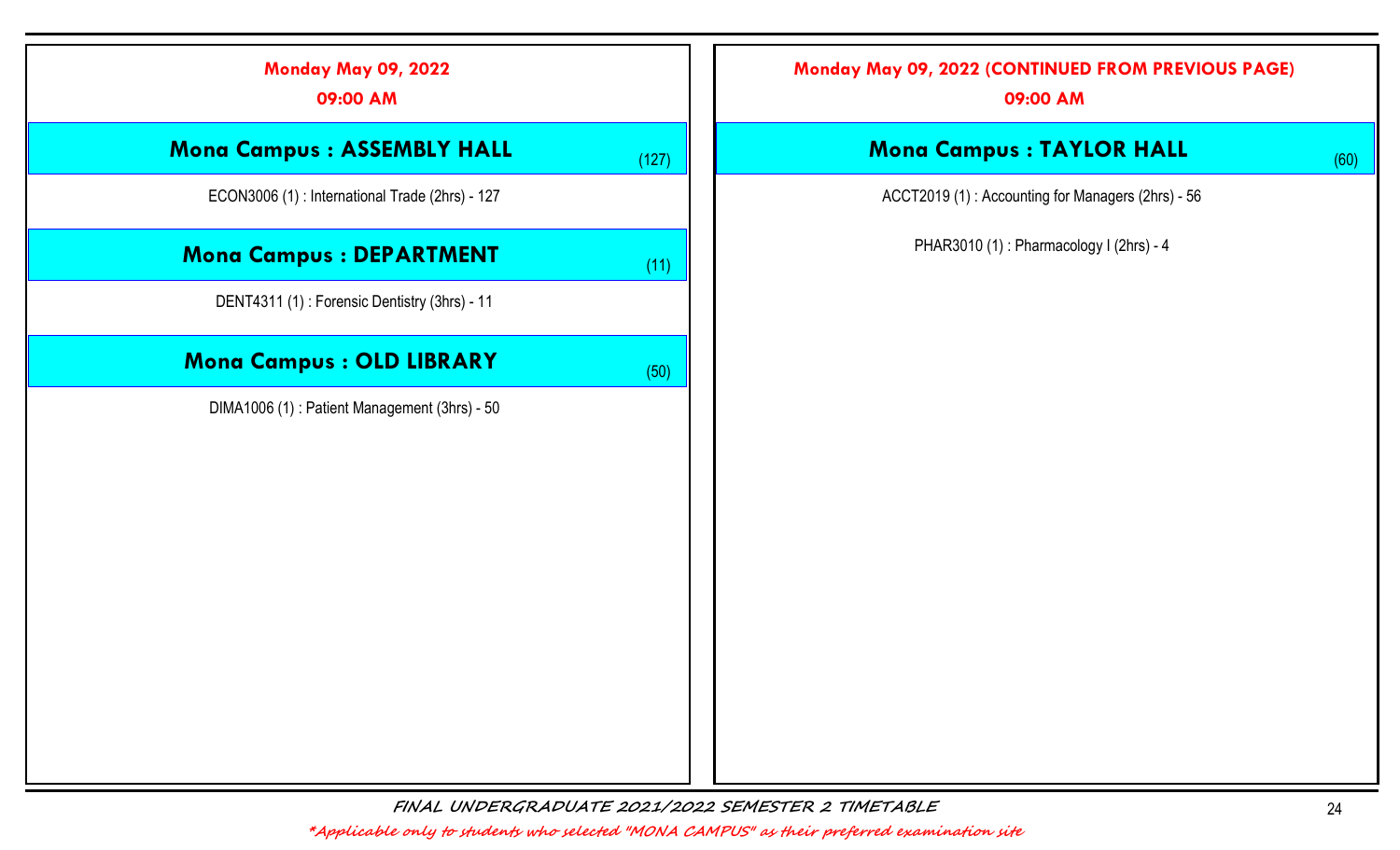| <b>Monday May 09, 2022</b><br>04:00 PM                          |       | Tuesday May 10, 2022<br>09:00 AM                                              |
|-----------------------------------------------------------------|-------|-------------------------------------------------------------------------------|
| <b>Mona Campus: ASSEMBLY HALL</b>                               | (144) | <b>Mona Campus: ASSEMBLY HALL</b><br>(97)                                     |
| GOVT3118 (1): Policy Analysis and Evaluation (2hrs) - 42        |       | CENG3103 (1): Highway Design (3hrs) - 1                                       |
| MGMT3018 (1) : Industrial Relations (2hrs) - 102                |       | CVNG1000 (1): Mechanics of Solids (3hrs) - 35                                 |
| <b>Mona Campus : OLD LIBRARY</b>                                | (68)  | ECSE2208 (1): Analog and Digital Communication Systems (3hrs) - 17            |
| COMP3162 (1): Data Science Principles (2hrs) - 22               |       | INFO3110 (1): Information Systems in Organisations (3hrs) - 35                |
| ECSE2104 (1): Microprocessors and Embedded Systems (2hrs) - 10  |       | PHYS2600 (1): Fluid Mechanics and Environmental Physics Laboratory (3hrs) - 9 |
| EDMC3204 (1): Abstract Algebra (2hrs) - 9                       |       |                                                                               |
| EPNG3014 (1): Power Systems Analysis (2hrs) - 9                 |       |                                                                               |
| MATH3422 (1): Mathematical Modelling (2hrs) - 5                 |       |                                                                               |
| SOCI3021 (1): Demography II (Demographic Techniques) (2hrs) - 7 |       |                                                                               |
| SPAN2705 (1): Literature of the Spanish Caribbean (2hrs) - 6    |       |                                                                               |
|                                                                 |       |                                                                               |
|                                                                 |       |                                                                               |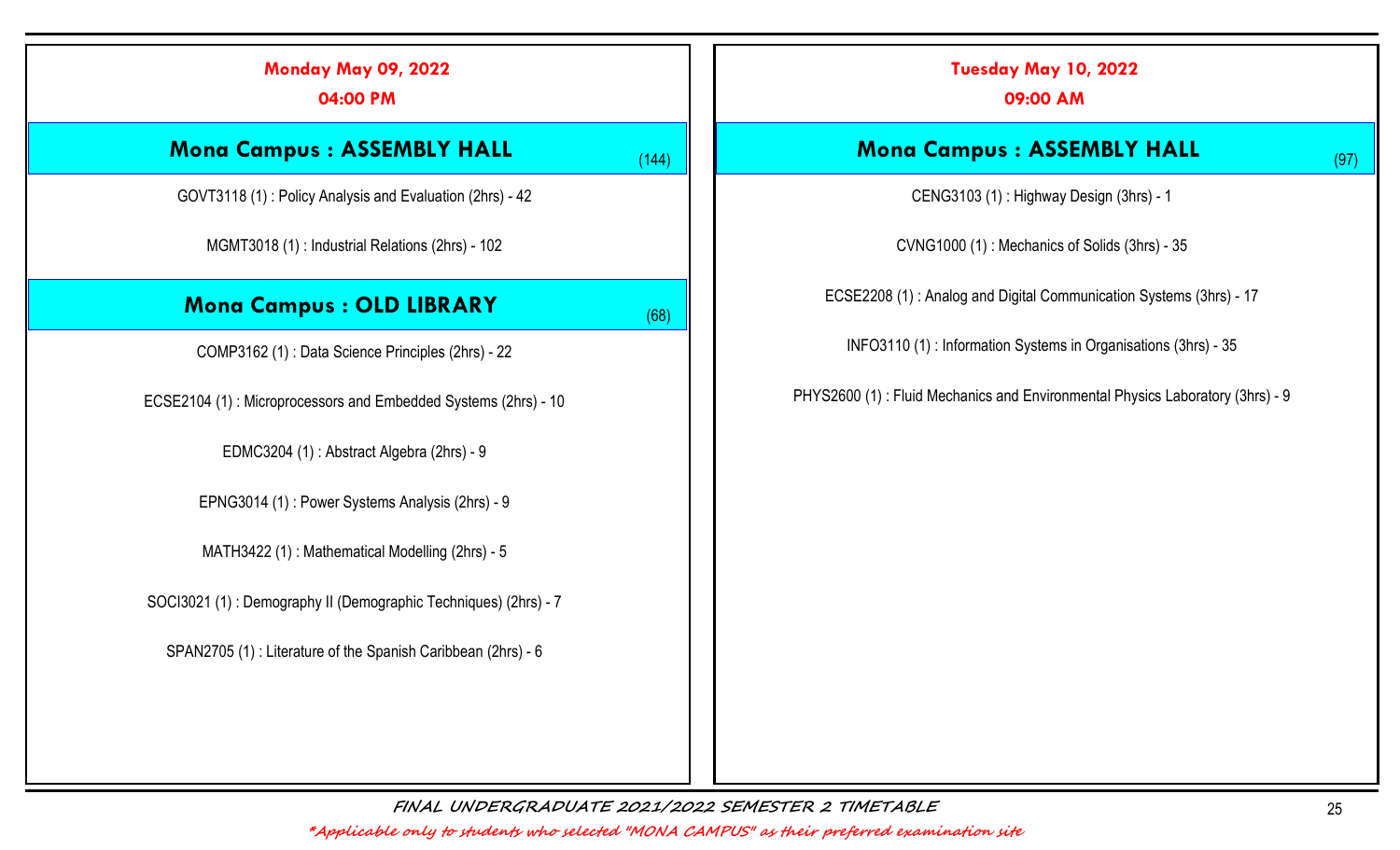| Tuesday May 10, 2022 (CONTINUED FROM PREVIOUS PAGE)<br>09:00 AM |       | Tuesday May 10, 2022<br>01:00 PM            |      |
|-----------------------------------------------------------------|-------|---------------------------------------------|------|
| Mona Campus : OLD LIBRARY                                       | (101) | Mona Campus : ASSEMBLY HALL                 | (18) |
| PHAR2014 (1): Pathophysiology II (2hrs) - 25                    |       | MATH3155 (1): Complex Variables (2hrs) - 18 |      |
| STAT3002 (1): Time Series (2hrs) - 76                           |       |                                             |      |
| <b>Mona Campus: PHARMACEUTIC LAB</b>                            | (25)  |                                             |      |
| PHAR4018 (1): Patient Care Management Lab II (3hrs) - 25        |       |                                             |      |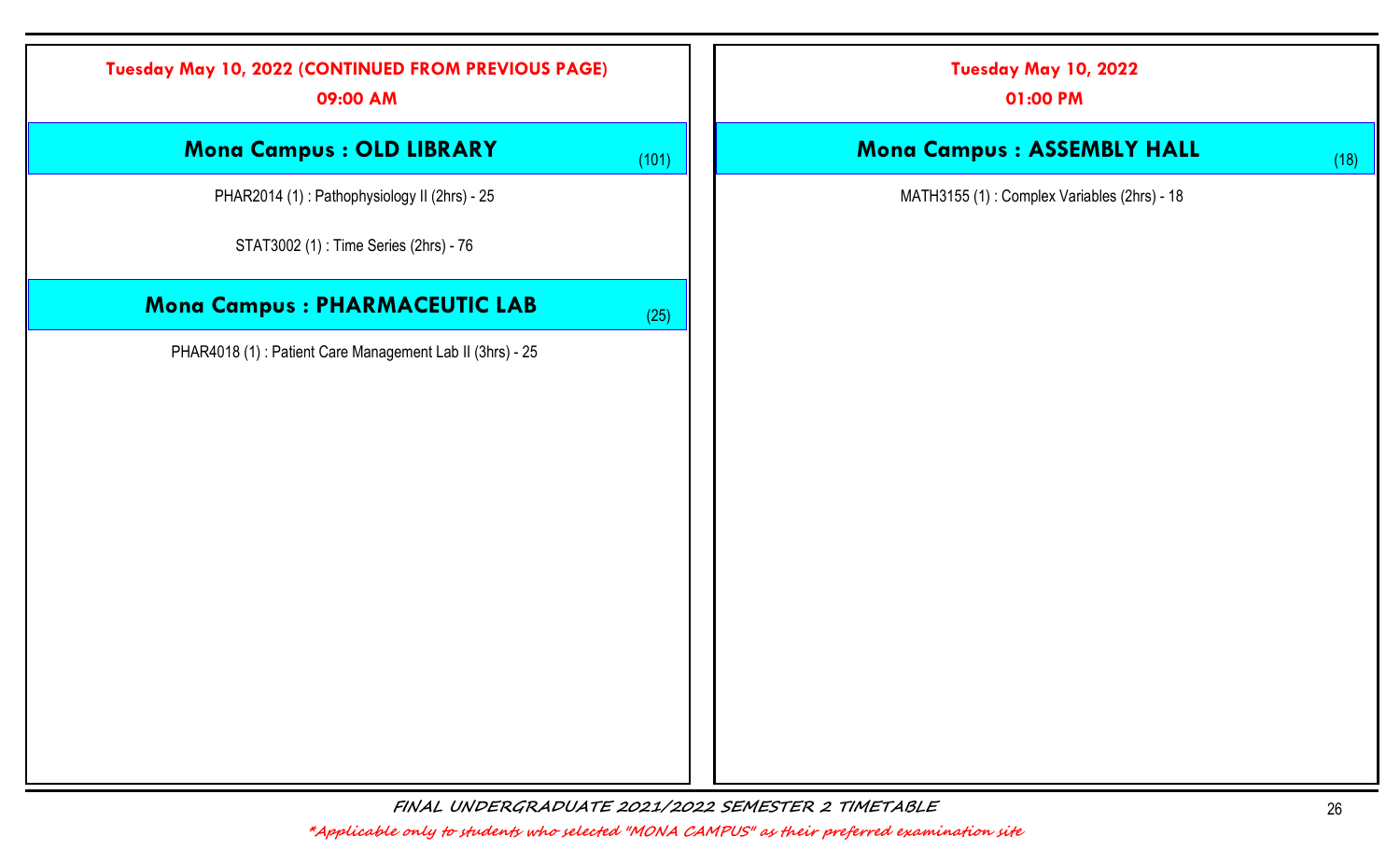| Tuesday May 10, 2022<br>04:00 PM                                           |       | <b>Wednesday May 11, 2022</b><br>09:00 AM              |
|----------------------------------------------------------------------------|-------|--------------------------------------------------------|
| <b>Mona Campus: ASSEMBLY HALL</b>                                          | (135) | <b>Mona Campus: ASSEMBLY HALL</b><br>(65)              |
| MGMT3012 (1): Systems Analysis and Design (2hrs) - 98                      |       | CVNG3008 (1): Environmental Engineering II (3hrs) - 15 |
| SOWK2107 (1): Health, Society and the Human Services (2hrs) - 37           |       | DIMA1009 (1): Psychology (3hrs) - 50                   |
| <b>Mona Campus : OLD LIBRARY</b>                                           | (64)  | <b>Mona Campus : DEPARTMENT</b><br>(25)                |
| ECNG3013 (1): Electrical Transmission and Distribtuions Systems (2hrs) - 8 |       | DENT3009 (1): Occlusion (3hrs) - 14                    |
| EDMC3201 (1): Linear Algebra (2hrs) - 8                                    |       | DENT4410 (1): Implant Prosthodontics (3hrs) - 11       |
| PHTH2242 (1): Cardiopulmonary Physical Therapy (2hrs) - 39                 |       |                                                        |
| SOCI3044 (1): International Trade and Labour Standards (2hrs) - 9          |       |                                                        |
|                                                                            |       |                                                        |
|                                                                            |       |                                                        |
|                                                                            |       |                                                        |
|                                                                            |       |                                                        |
|                                                                            |       |                                                        |
|                                                                            |       |                                                        |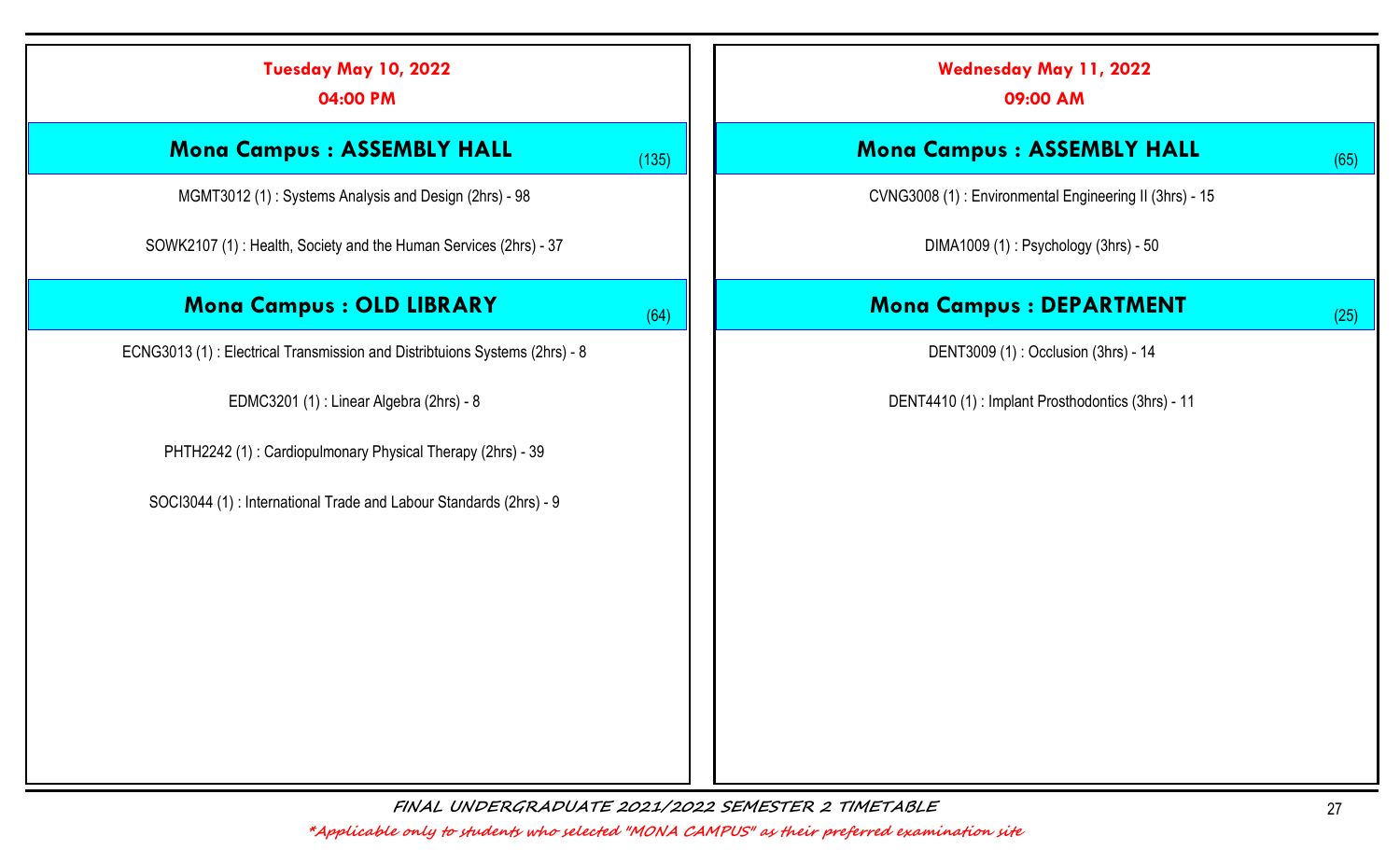| <b>Wednesday May 11, 2022 (CONTINUED FROM PREVIOUS PAGE)</b><br>09:00 AM |      | Wednesday May 11, 2022<br>01:00 PM                    |       |
|--------------------------------------------------------------------------|------|-------------------------------------------------------|-------|
| Mona Campus : OLD LIBRARY                                                | (24) | Mona Campus : ASSEMBLY HALL                           | (134) |
| PHAR3012 (1): Medicinal Chemistry II (2hrs) - 24                         |      | CHEM3403 (2): Chemical Process Principles (2hrs) - 17 |       |
|                                                                          |      | MGMT3019 (1): Business Negotiations (2hrs) - 117      |       |
|                                                                          |      |                                                       |       |
|                                                                          |      |                                                       |       |
|                                                                          |      |                                                       |       |
|                                                                          |      |                                                       |       |
|                                                                          |      |                                                       |       |
|                                                                          |      |                                                       |       |
|                                                                          |      |                                                       |       |
|                                                                          |      |                                                       |       |
|                                                                          |      |                                                       |       |
|                                                                          |      |                                                       |       |
|                                                                          |      |                                                       |       |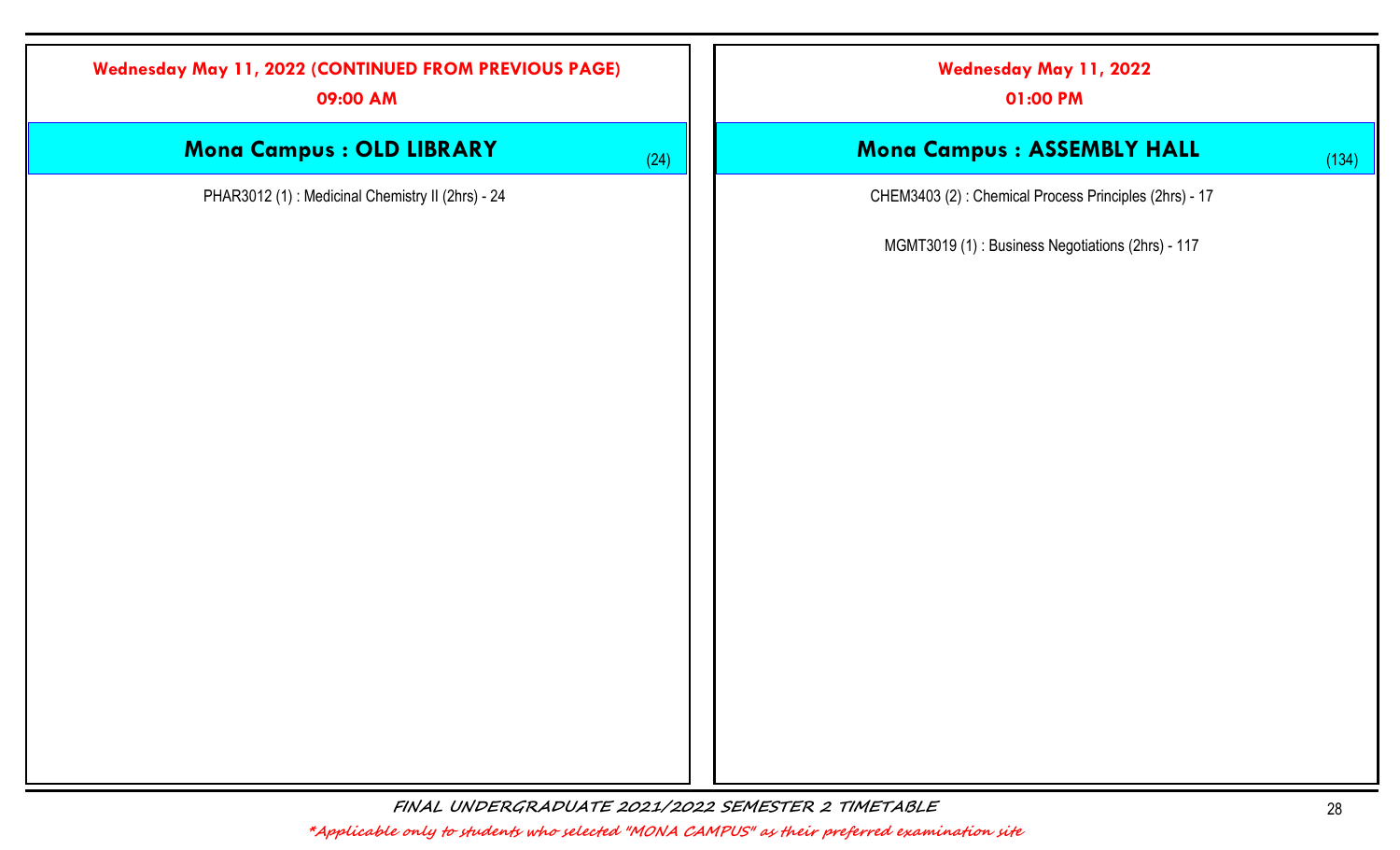| <b>Wednesday May 11, 2022</b><br>04:00 PM                  |       | Thursday May 12, 2022<br>09:00 AM                                       |      |
|------------------------------------------------------------|-------|-------------------------------------------------------------------------|------|
| <b>Mona Campus : ASSEMBLY HALL</b>                         | (108) | <b>Mona Campus : ASSEMBLY HALL</b>                                      | (42) |
| EDME2204 (1) : Discrete Mathematics (2hrs) - 7             |       | ECSE2209 (1): Control Systems Engineering (3hrs) - 42                   |      |
| MATH3424 (1): Numerical Methods (2hrs) - 8                 |       | <b>Mona Campus : OLD LIBRARY</b>                                        | (1)  |
| MGMT3060 (1): Operations, Planning and Control (2hrs) - 56 |       | LAW3550 (1): General Principles of Private International Law (2hrs) - 1 |      |
| PHTH2244 (1): Electrotherapy (2hrs) - 37                   |       | <b>Mona Campus : TAYLOR HALL</b>                                        | (15) |
|                                                            |       | PHAR5018 (1): Seminar III (2hrs) - 15                                   |      |
|                                                            |       |                                                                         |      |
|                                                            |       |                                                                         |      |
|                                                            |       |                                                                         |      |
|                                                            |       |                                                                         |      |
|                                                            |       |                                                                         |      |
|                                                            |       |                                                                         |      |
|                                                            |       |                                                                         |      |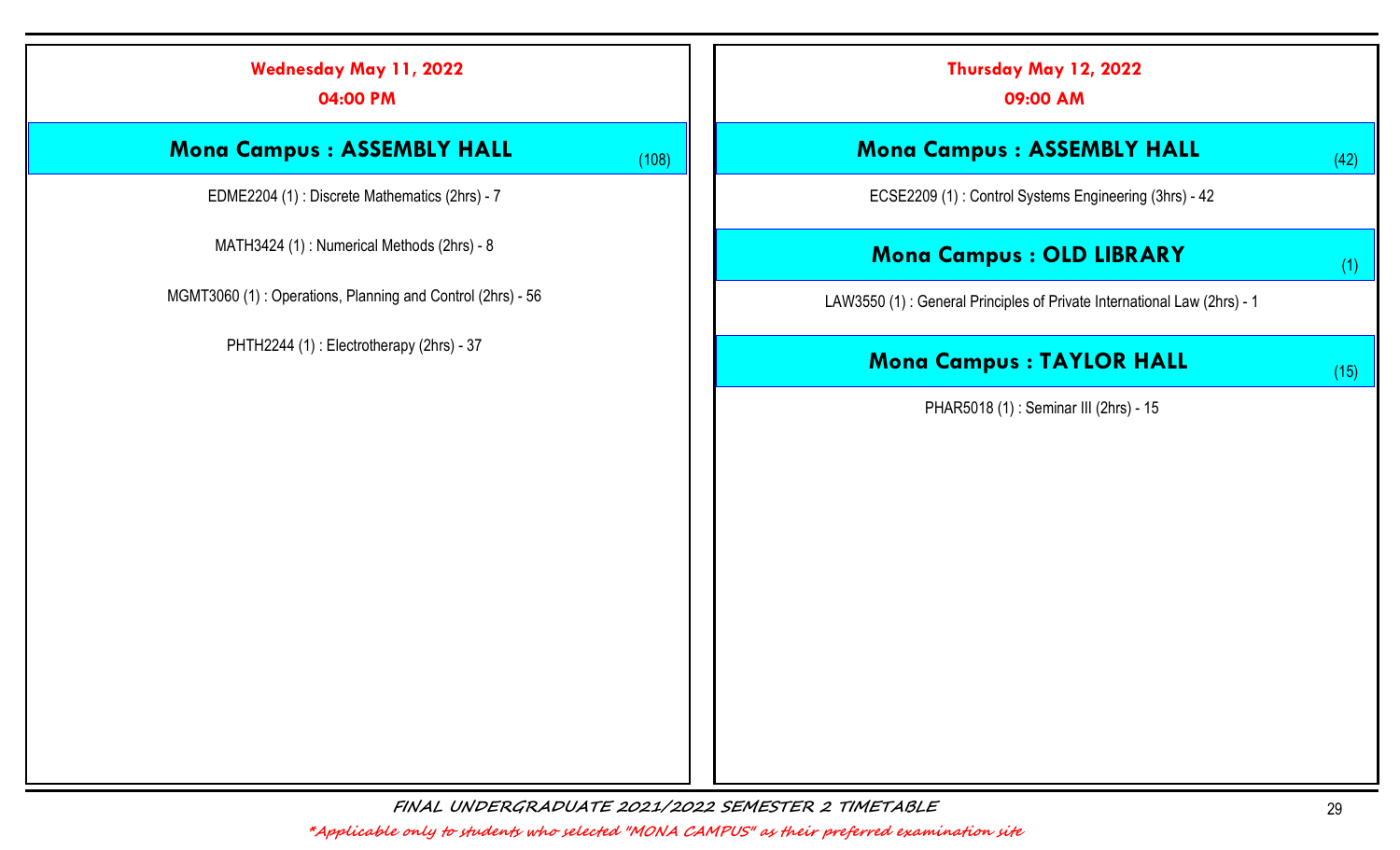| Thursday May 12, 2022<br>01:00 PM              | Thursday May 12, 2022<br>04:00 PM                                            |      |
|------------------------------------------------|------------------------------------------------------------------------------|------|
| Mona Campus : ASSEMBLY HALL                    | Mona Campus : ASSEMBLY HALL<br>(32)                                          | (85) |
| MGMT2020 (1): Managerial Economics (2hrs) - 32 | MKTG3003 (1): Marketing Strategy (2hrs) - 85                                 |      |
|                                                | <b>Mona Campus : TAYLOR HALL</b>                                             | (57) |
|                                                | PHTH2245 (1): Musculoskeletal Rehabilitation II - Lower Quadrant (2hrs) - 34 |      |
|                                                | SOCI3027 (1): Gender and Development (2hrs) - 23                             |      |
|                                                |                                                                              |      |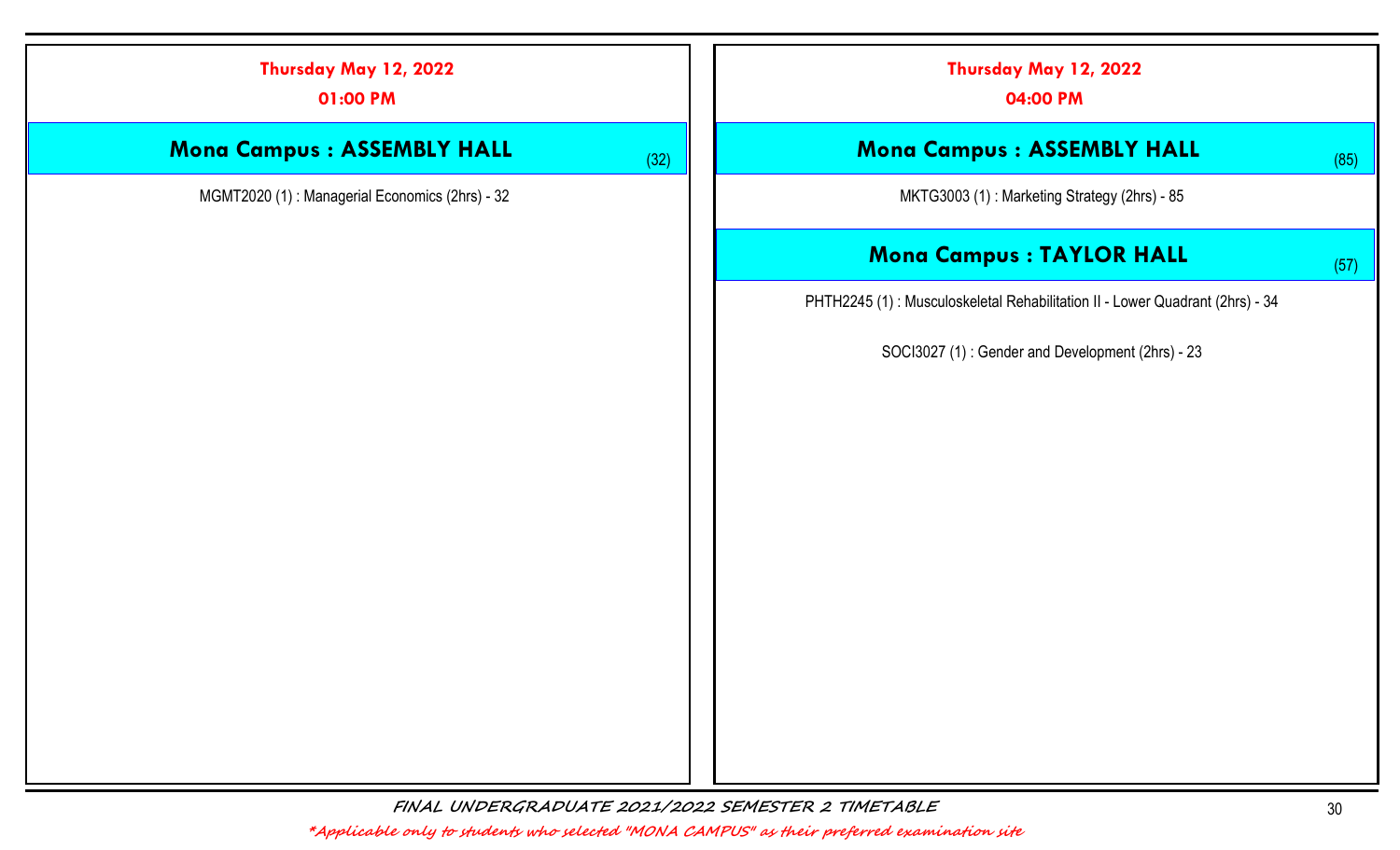